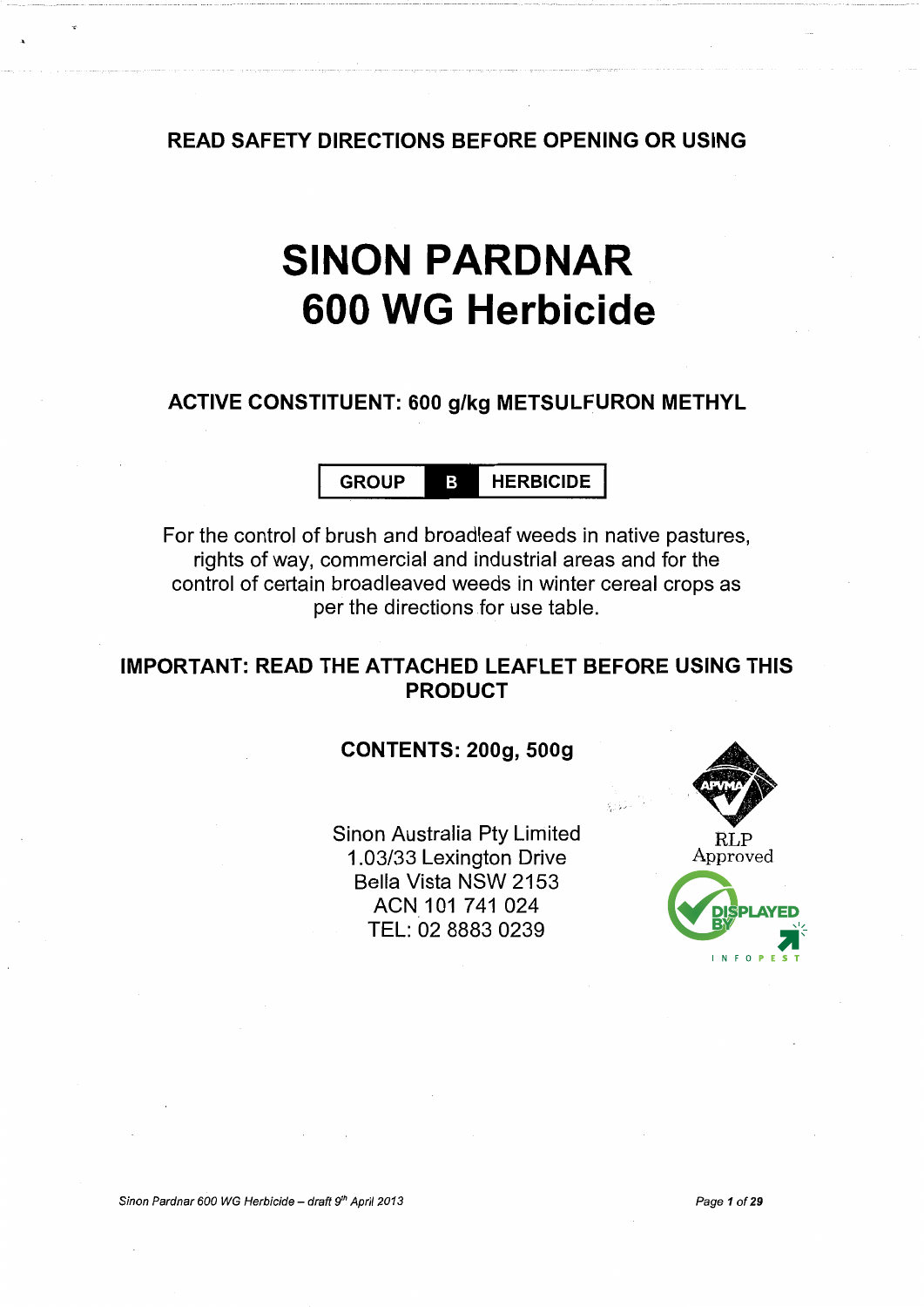#### **STORAGE AND DISPOSAL**

Keep out of reach of children.

DO NOT store the prepared spray for more than 2 days.

DO NOT store tank mixes with other products.

Store in the closed original container in a cool, well ventilated area. Do not store for prolonged periods in direct sunlight.

This container can be recycled if it is clean, dry, free of visible residues and has the drum MUSTER logo visible. Triple or preferably pressure rinse containers before disposal. Dispose of rinsate by adding it to the spray tank. DO NOT dispose of undiluted chemical on site. Wash outside of the container and the cap. Store cleaned container in a sheltered place with cap removed. It will then be acceptable for recycling at any drumMUSTER collection point or similar container management program site. The cap should not be replaced but may be taken separately.

If not recycling, break, crush, or puncture and deliver empty packaging to an approved waste management facility. If an approved waste management facility is not available, bury the empty packaging 500mm below the surface in a disposal pit specifically marked and set up for this purpose clear of waterways, desirable vegetation and tree roots, in compliance with relevant Local, State or Territory government regulations. DO NOT burn empty containers or product.

#### **SAFETY DIRECTIONS**

Harmful if swallowed. Will irritate the eyes and skin. Avoid contact with eyes and skin. When opening the container and preparing spray, wear elbow-length PVC gloves and goggles. If applying by hand wear cotton overalls, over normal clothing, buttoned to the neck and wrist and a washable hat and elbow-length PVC gloves. If product on skin, immediately wash area with soap and water. If product in eyes, wash it out immediately with water. Wash hands after use. After each day's use, wash gloves, goggles and **FIRST AID** contaminated clothing.

If poisoning occurs, contact a doctor or Poisons Information Centre. Phone Australia 13 11 26.

#### **MATERIAL SAFETY DATA SHEET**

Additional information is listed in the Material Safety Data Sheet which can be obtained from the supplier.

#### **NOTICE TO BUYER**

Seller warrants that the product conforms to its chemical description and is reasonably fit for the purpose stated on the label when used in accordance with directions under normal conditions of use. No warranty of merchantability for a particular purpose, express or implied, extends to the use of the product contrary to label instructions, or under abnormal conditions.

#### **APVMA Approval No:** 68928/59397

**BATCH No.** 

#### **DOM:**

| In a Transport Emergency | <b>SPECIALIST ADVICE</b> |
|--------------------------|--------------------------|
| Dial                     | IN EMERGENCY ONLY        |
| 000                      | 1800 033 111             |
| Police or Fire Brigade   | ALL HOURS AUSTRALIA WIDE |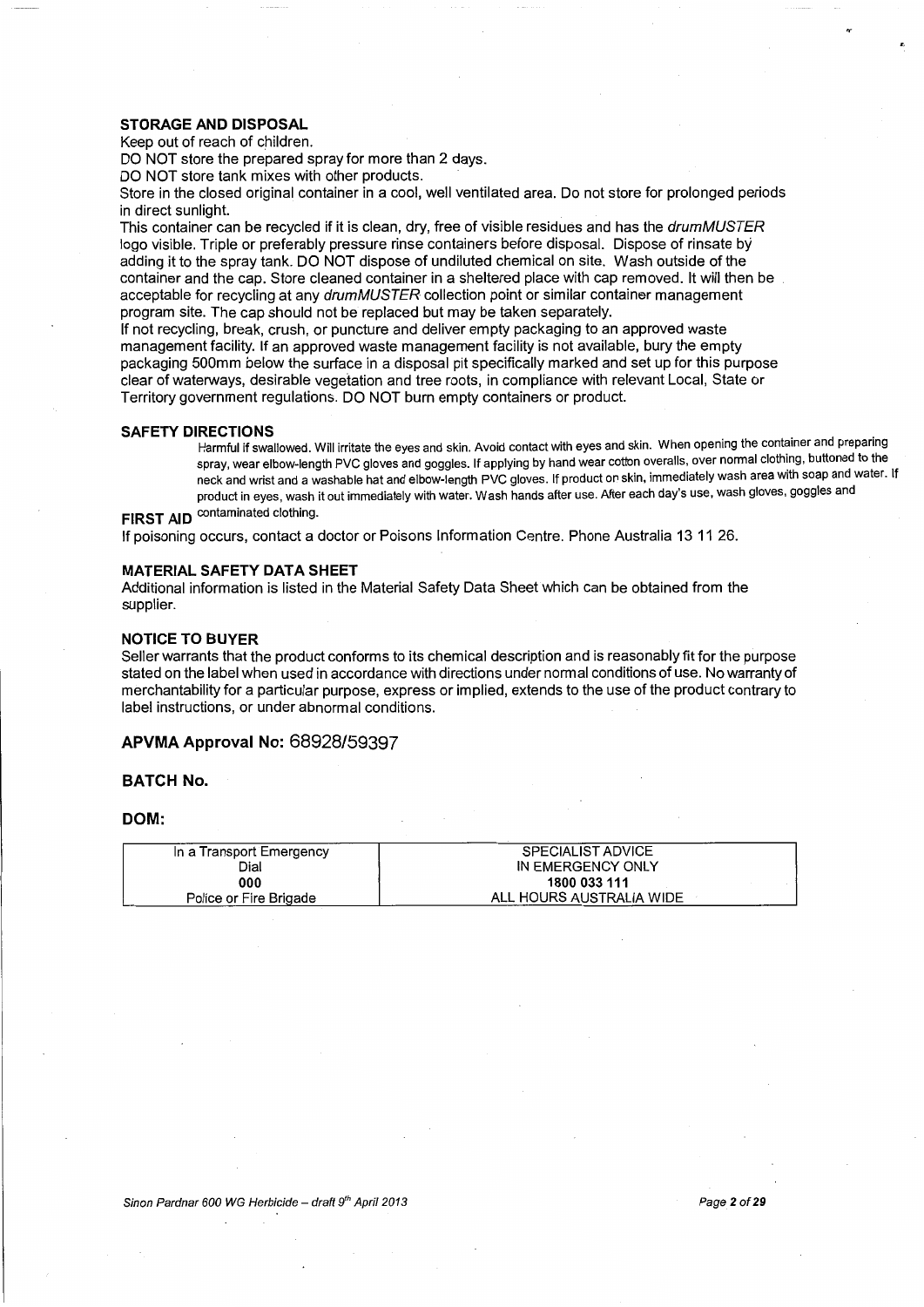#### **READ SAFETY DIRECTIONS BEFORE OPENING OR USING**

## **SINON PARDNAR 600 WG Herbicide**

#### **ACTIVE CONSTITUENT: 600 g/kg METSULFURON METHYL**

**GROUP HERBICIDE** 

For the control of brush and broadleaf weeds in native pastures, rights of way, commercial and industrial areas and for the control of certain broadleaved weeds in winter cereal crops as per the directions for use table.

#### **IMPORTANT: READ THIS LEAFLET BEFORE USING THIS PRODUCT**

APVMA Approval No: 68928/59397

Sinon Australia Pty Limited 1.03/33 Lexington Drive Bella Vista NSW 2153 ACN 101 741 024 TEL: 02 8883 0239

Sinon Pardnar 600 WG Herbicide- draft *gth* Apri/2013 Page 3 of29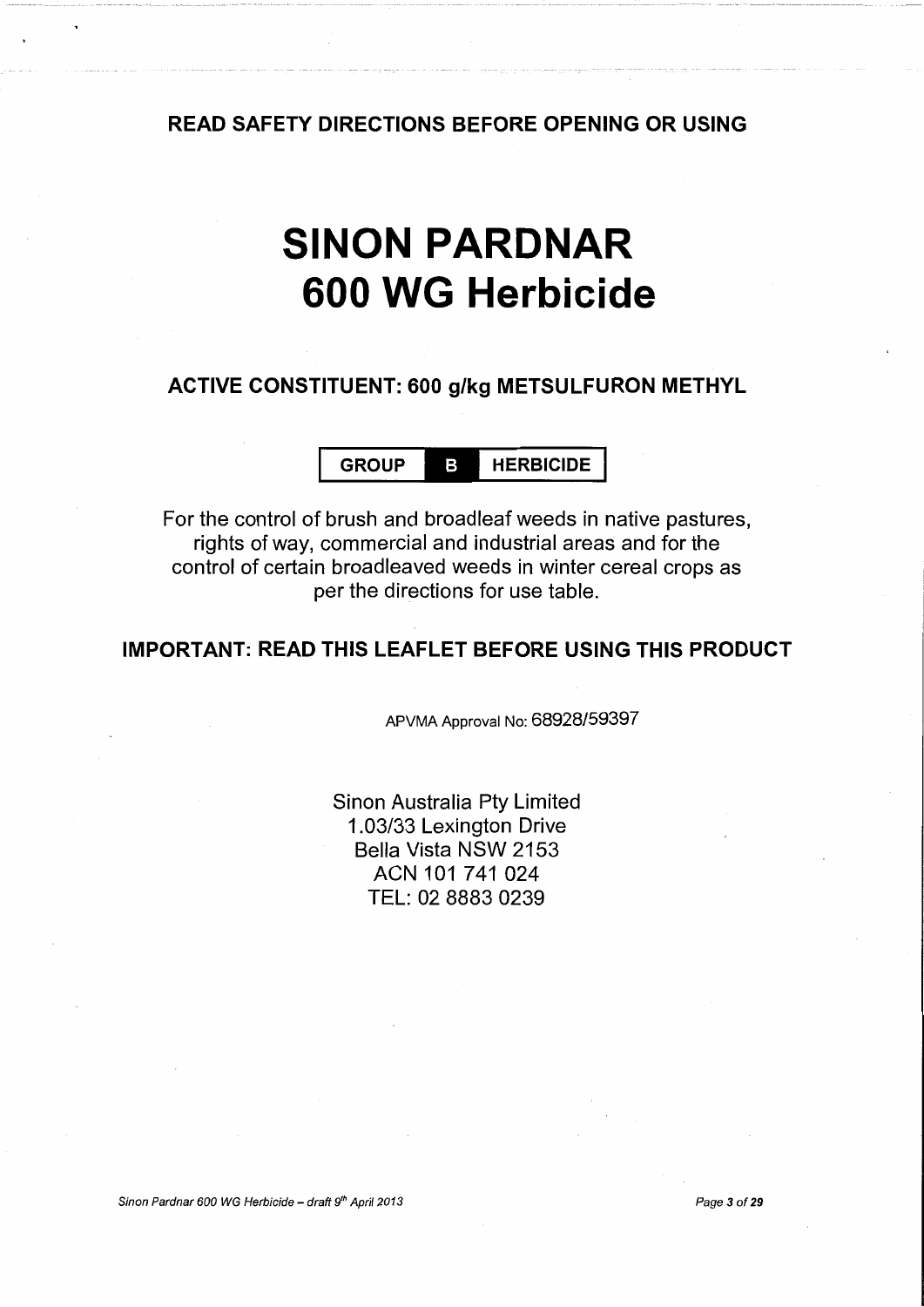#### DIRECTIONS FOR USE- BRUSH APPLICATIONS

#### RESTRAINTS:

DO NOT spray if rainfall is expected within 4 hours.

DO NOT store the prepared spray for more than 2 days.

DO NOT store tank mixes with other products.

DO NOT apply to pastures based on Paspalum notatum or Setaria spp. as their vegetative growth will be reduced.

DO NOT treat newly sown pastures as severe damage may occur.

DO NOT use on pasture seed crops.

|                                                                                    |                                                                                                                                                                                        |                   |                                           | Rate*                           |                                 | <b>Critical Comments</b>                                                                                                                                                                                          |
|------------------------------------------------------------------------------------|----------------------------------------------------------------------------------------------------------------------------------------------------------------------------------------|-------------------|-------------------------------------------|---------------------------------|---------------------------------|-------------------------------------------------------------------------------------------------------------------------------------------------------------------------------------------------------------------|
| <b>Situation</b>                                                                   | <b>Weeds Controlled</b>                                                                                                                                                                | <b>State</b>      | Handgun<br>(g/100L)                       | Ground<br><b>Boom</b><br>(g/ha) | <b>Gas Gun</b><br>(g/L)         | FOR ALL WEEDS: Apply when target weed<br>is in active growth and not under stress<br>from waterlogging, drought etc                                                                                               |
| Native Pastures **,<br>Rights of Way.<br>Commercial and                            | <b>Alligator Weed</b><br>(Alternanthera philoxeroides)                                                                                                                                 | <b>All States</b> | 10                                        | 80                              |                                 | Do not apply in aquatic situations. For<br>complete control, follow-up applications are<br>necessary for at least the next two seasons.                                                                           |
| <b>Industrial Areas</b>                                                            | Apple Box (Angophora<br>floribunda), Messmate<br>Stringybark (E. obliqua),<br>Narrowleaf Peppermint (E.<br>radiata), Blakely's Red Gum (E.<br>blakelyi), Yellow box (E.<br>melliodora) |                   | $10 + \text{Pulse}$<br>(200mL/100L)       |                                 | $1 + \text{Pulse}$<br>(10mL/5L) | Apply to plants up to 4m high. Ensure<br>thorough coverage. Avoid spraying when<br>plants are stressed. Results cannot be<br>guaranteed where suckers originate from<br>large lignotubers.                        |
|                                                                                    | Australian Blackthorn (Bursaria<br>spinosa)                                                                                                                                            |                   | 10                                        |                                 | $1 +$ Pulse<br>(10mL/5L)        | Handgun - apply to ensure thorough coverage<br>but not to cause run-off.                                                                                                                                          |
|                                                                                    | Bellyache Bush (Jatropha<br>gossypifolia)                                                                                                                                              |                   | $10 + Pulse$<br>(200mL)<br>/100L)         |                                 |                                 |                                                                                                                                                                                                                   |
| Native Pastures **.<br>Rights of Way,<br>Commercial and<br><b>Industrial Areas</b> | Blackberry (Rubus spp.)                                                                                                                                                                | <b>All States</b> | $10 + a$ mineral<br>crop oil<br>(1L/100L) |                                 | $1 + \text{Pulse}$<br>(10mL/5L) | Spray to thoroughly wet all foliage and canes.<br>Ensure peripheral runners are sprayed.<br>Tas: Apply after petal fall. Do not apply to<br>bushes bearing mature fruit.<br>Vic: Apply between December and April |

Sinon Pardnar 600 WG Herbicide - draft 9<sup>th</sup> April 2013 **Page 4 of 29** Page 4 of 29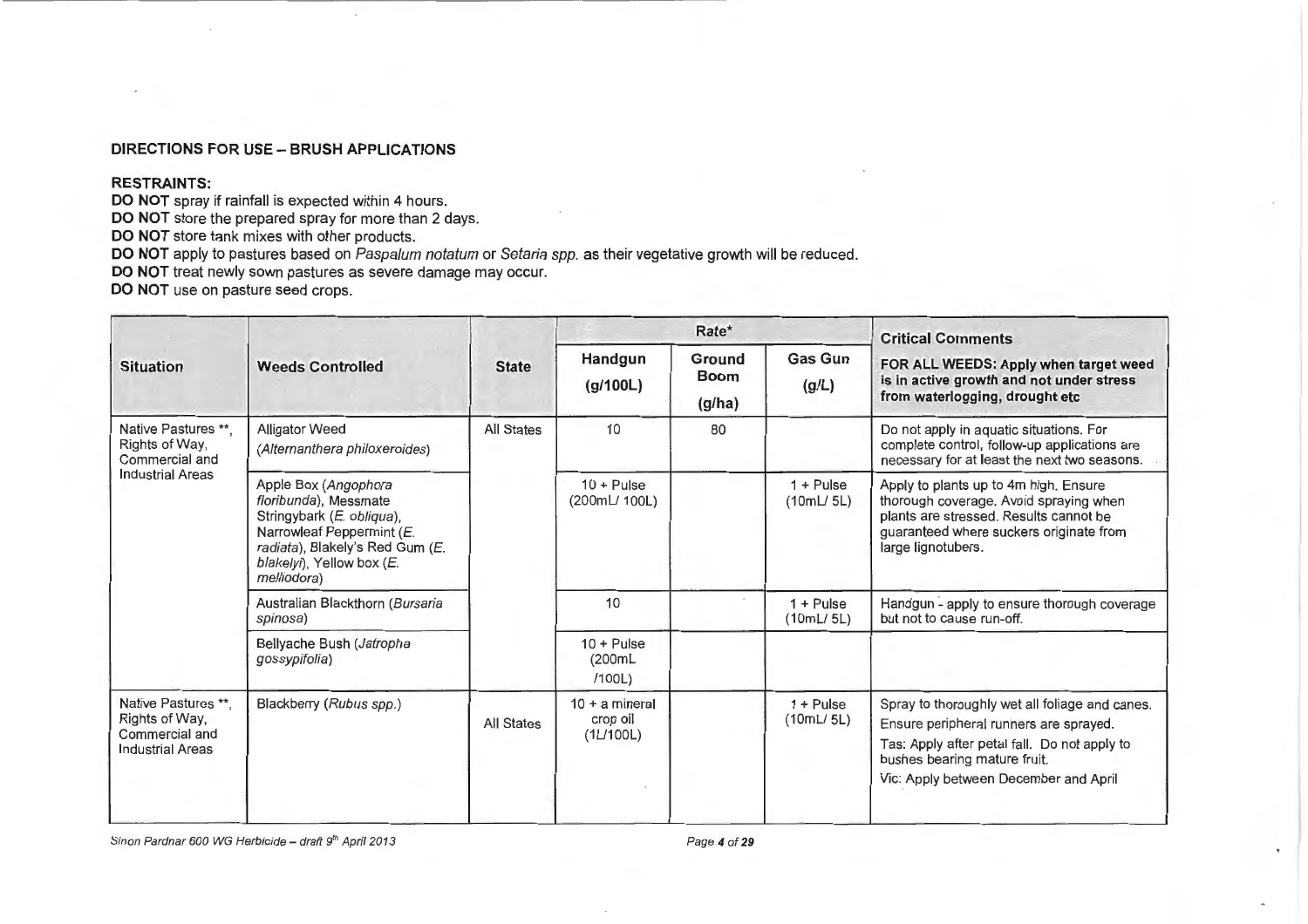|                                                                                    |                                                       |                   |                     | Rate*                            |                         | <b>Critical Comments</b>                                                                                                                                                                                                                                                      |
|------------------------------------------------------------------------------------|-------------------------------------------------------|-------------------|---------------------|----------------------------------|-------------------------|-------------------------------------------------------------------------------------------------------------------------------------------------------------------------------------------------------------------------------------------------------------------------------|
| <b>Situation</b>                                                                   | <b>Weeds Controlled</b>                               | <b>State</b>      | Handgun<br>(g/100L) | Ground<br><b>Boom</b><br>(g/ha)  | <b>Gas Gun</b><br>(g/L) | FOR ALL WEEDS: Apply when target weed<br>is in active growth and not under stress<br>from waterlogging, drought etc                                                                                                                                                           |
|                                                                                    | Bitou Bush/ Boneseed<br>(Chrysanthemoides monilifera) | All States        | 10                  |                                  |                         | Minimise contact with desirable plants. Apply<br>to point of run-off.                                                                                                                                                                                                         |
| Native Pastures **,<br>Rights of Way,<br>Commercial and<br><b>Industrial Areas</b> | <b>Bridal Creeper (Myrsiphyllum</b><br>asparagoides)  |                   | 5                   |                                  |                         | Apply from mid-June to late August. To<br>achieve complete control follow-up<br>applications over at least 2 seasons are<br>required. To minimise damage to native<br>vegetation, water volumes of 500-800L/ha are<br>recommended.                                            |
|                                                                                    | Common Bracken (Pteridium<br>esculentum)              |                   | 10                  | 60                               |                         | Apply after 75% of fronds are fully expanded.<br>Spray to thoroughly wet all foliage but not to<br>cause run-off. For boom application adjust<br>boom height to ensure complete spray<br>overlap.                                                                             |
|                                                                                    | Crofton Weed (Eupatorium<br>adenophorum)              |                   | 15                  |                                  |                         | Spray to thoroughly wet all foliage but not to<br>cause run-off. When bushes are in thickets<br>ensure good spray penetration. Apply up to<br>early flowering. Best results are obtained on<br>younger plants. Should regrowth occur, re-<br>treat in the next growth period. |
|                                                                                    | Darling Pea (Swainsona spp.)                          |                   |                     | 10                               |                         | Spray during spring.                                                                                                                                                                                                                                                          |
|                                                                                    | Fennel (Foeniculum vulgare)                           |                   | 10                  |                                  |                         |                                                                                                                                                                                                                                                                               |
|                                                                                    | Golden Dodder (Cuscuta<br>australis)                  |                   | 1                   |                                  |                         | Apply as a spot spray to point of run-off at pre-<br>flowering. Ensure correct coverage of infested<br>area.                                                                                                                                                                  |
| Native Pastures **,<br>Rights of Way,<br>Commercial and<br><b>Industrial Areas</b> | Great Mullein (Verbascum<br>thapsus)                  | <b>All States</b> |                     | $20 + Pulse$<br>(200mL<br>/100L) |                         | Apply to rosettes during stem elongation<br>during spring when soil moisture is good.<br>Regrowth may occur if plants are treated<br>when growing conditions are not good.                                                                                                    |
|                                                                                    | Harrisia Cactus (Eriocereus spp.)                     |                   | 20                  |                                  |                         | Spray to thoroughly wet using water volumes<br>of 1,000 - 1,500 litres per hectare. A follow-up<br>treatment may be necessary.                                                                                                                                                |

Sinon Pardnar 600 WG Herbicide – draft 9<sup>th</sup> April 2013 **Page 5 of 29** Page 5 of 29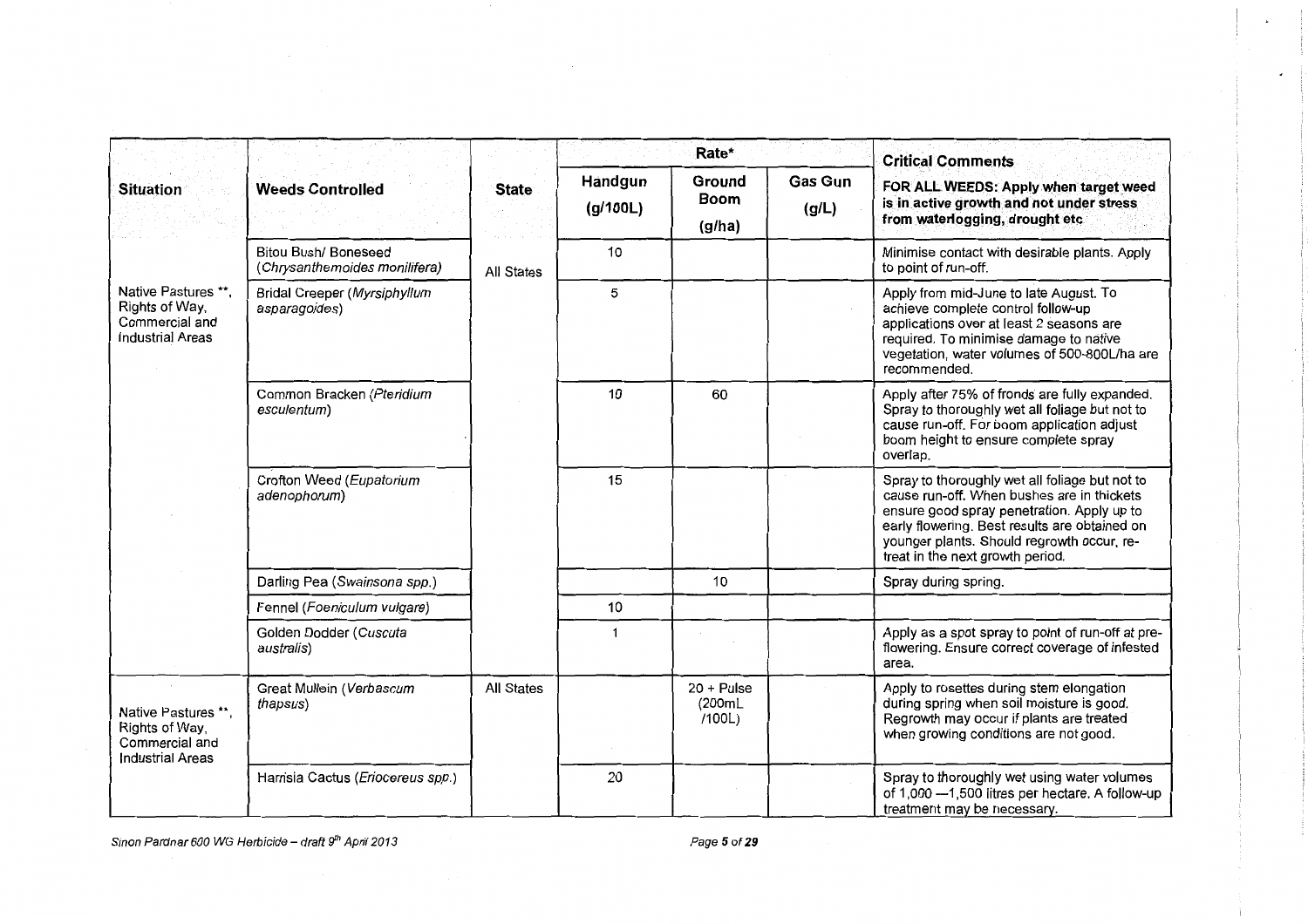|                                                         | <b>Weeds Controlled</b>                                   |                   |                     | Rate*                           |                          | <b>Critical Comments</b>                                                                                                                                                                                  |
|---------------------------------------------------------|-----------------------------------------------------------|-------------------|---------------------|---------------------------------|--------------------------|-----------------------------------------------------------------------------------------------------------------------------------------------------------------------------------------------------------|
| Situation                                               |                                                           | State             | Handgun<br>(g/100L) | Ground<br><b>Boom</b><br>(g/ha) | <b>Gas Gun</b><br>(g/L)  | FOR ALL WEEDS: Apply when target weed<br>is in active growth and not under stress<br>from waterlogging, drought etc                                                                                       |
|                                                         | Hawthorn (Crataegus spp)                                  | <b>All States</b> | 10                  |                                 |                          | Spray to thoroughly wet all foliage but not to                                                                                                                                                            |
|                                                         | Inkweed (Phytolacca octandra)                             |                   | 5                   |                                 |                          | cause run-off.                                                                                                                                                                                            |
| Native Pastures **.<br>Rights of Way,<br>Commercial and | Japanese Sunflower (Tithonia<br>diversifolia)             |                   | 10                  |                                 |                          |                                                                                                                                                                                                           |
| <b>Industrial Areas</b>                                 | Kangaroo Thorn (Acacia<br>paradoxa)                       |                   | 10                  |                                 |                          | Do not apply to bushes greater than 2.5m<br>high.                                                                                                                                                         |
|                                                         | Mistflower/ Creeping Crofton<br>(Eupatorium riparium)     |                   | 5                   |                                 |                          | Spray to thoroughly wet all foliage but not to<br>cause run-off. Apply up to early flowering.                                                                                                             |
|                                                         | Noogoora burr (Xanthium<br>pungens)                       |                   | 7.5                 |                                 |                          | Plants sprayed under moisture stress will not<br>be controlled.                                                                                                                                           |
|                                                         | Parthenium Weed (Parthenium                               |                   | 5                   | $\overline{7}$                  |                          | Handgun - Spray to thoroughly wet all foliage<br>but not to cause run-off.                                                                                                                                |
|                                                         | hysterophorus)                                            |                   | 5                   |                                 |                          | Boom - For pastures only - Apply up to the<br>rosette stage ensuring thorough spray<br>coverage. Adjust boom height to ensure<br>thorough spray overlap.                                                  |
|                                                         | Paterson's Curse/ Salvation Jane<br>(Echium plantagineum) |                   | 5                   | 15                              |                          | Handgun - Spray to thoroughly wet all foliage<br>but not to cause run-off.<br>Boom - Adjust boom height to ensure correct<br>overlap.<br>WA only: Apply up to early flowering i.e.<br>August - September. |
| Native Pastures **.<br>Rights of Way,<br>Commercial and | Privet (Ligustrum spp.)                                   | <b>All States</b> | 10                  |                                 | $1 +$ Pulse<br>(10mL/5L) | Do not apply to bushes more than 3 m tall.<br>Ensure complete spray coverage. Complete<br>foliar spray coverage is essential for control;<br>partial spray coverage will result in recovery.              |
| Industrial Areas                                        | Ragwort (Senecio jacobaea)                                |                   | 5                   | 15                              |                          | Apply to plants at the rosette to cabbage<br>stage.                                                                                                                                                       |

 $\cdot$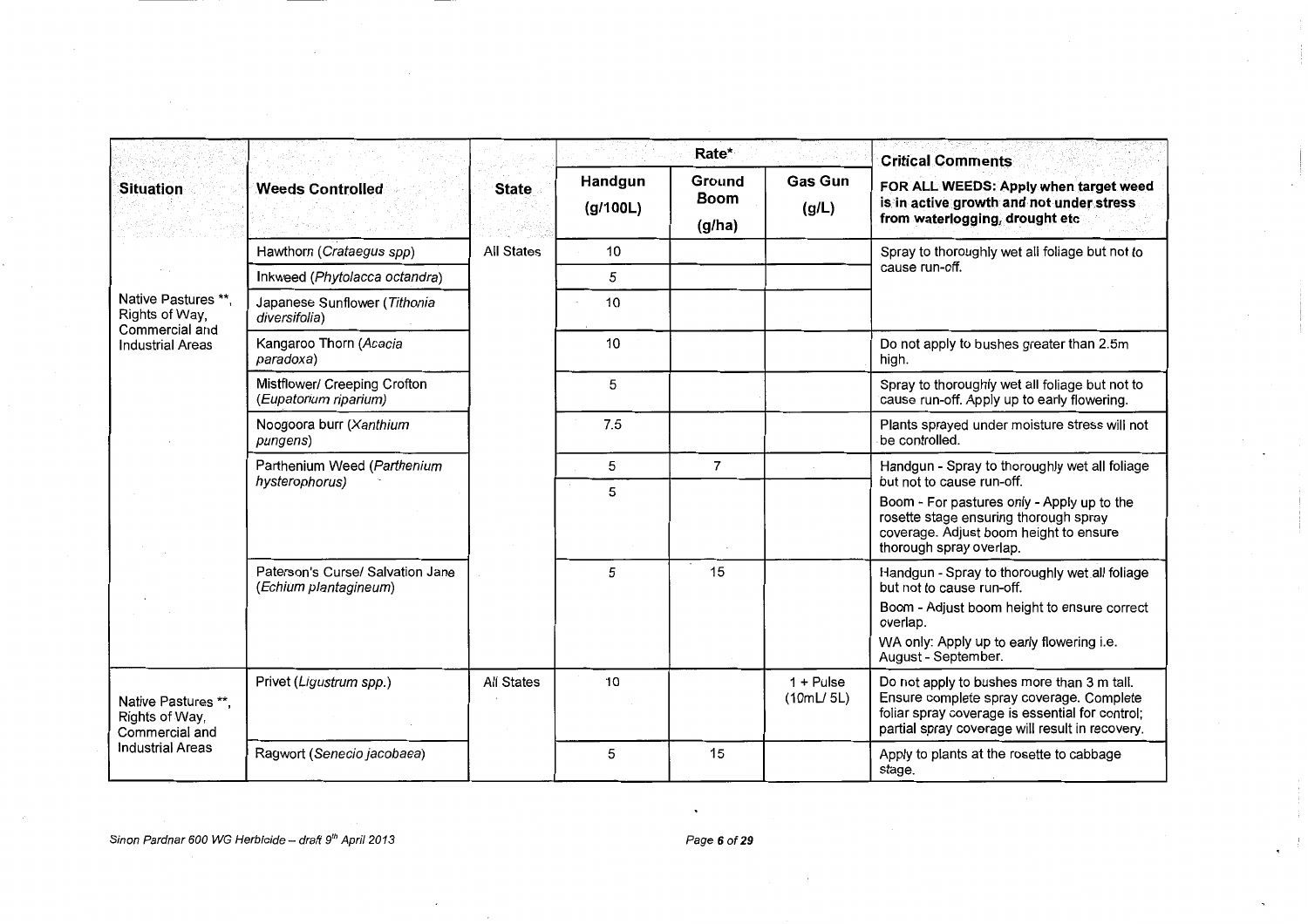|                                                                                    |                                           |            | Rate*               |                                 |                          | <b>Critical Comments</b>                                                                                                                                                                                                          |
|------------------------------------------------------------------------------------|-------------------------------------------|------------|---------------------|---------------------------------|--------------------------|-----------------------------------------------------------------------------------------------------------------------------------------------------------------------------------------------------------------------------------|
| <b>Situation</b>                                                                   | <b>Weeds Controlled</b>                   | State      | Handgun<br>(g/100L) | Ground<br><b>Boom</b><br>(g/ha) | <b>Gas Gun</b><br>(g/L)  | FOR ALL WEEDS: Apply when target weed<br>is in active growth and not under stress<br>from waterlogging, drought etc                                                                                                               |
| Native Pastures **.<br>Rights of Way,<br>Commercial and<br><b>Industrial Areas</b> | Rubber vine (Cryptostegia<br>grandiflora) | All States | 15                  |                                 |                          | Do not apply to bushes more than 3 m tall.<br>Apply October to April, ensuring thorough<br>spray coverage of all foliage and leaders.<br>Incomplete coverage will result in re-growth.<br>DO NOT treat plants infected with rust. |
|                                                                                    | Smartweed (Polygonum spp.)                |            | 10                  | 10                              |                          |                                                                                                                                                                                                                                   |
|                                                                                    | Sweet Briar (Rosa rubiginosa)             |            | 10                  |                                 | $1 +$ Pulse<br>(10mL/5L) | Do not apply when bushes are stressed, when<br>leaf fall has commenced or after the end of<br>February.                                                                                                                           |
|                                                                                    |                                           |            |                     |                                 |                          | Handgun - Spray to thoroughly wet all foliage<br>but not to cause run-off.                                                                                                                                                        |
|                                                                                    |                                           |            |                     |                                 |                          | Vic only - Gasgun: Do not apply to bushes<br>more than 2 m tall. Apply with shots of 25mL<br>of dilute product.                                                                                                                   |
|                                                                                    | Wait-A-While (Cesalpinia<br>decapelata)   |            | 10                  |                                 |                          |                                                                                                                                                                                                                                   |
|                                                                                    | Wild Turnip (Brassica tournefortii)       |            | 5                   |                                 |                          |                                                                                                                                                                                                                                   |

 $\ddot{\phantom{a}}$ 

\*Always add a surfactant/wetting agent

 $\label{eq:2.1} \mathcal{L}_{\mathcal{A}}(\mathcal{A}) = \mathcal{L}_{\mathcal{A}}(\mathcal{A}) = \mathcal{L}_{\mathcal{A}}(\mathcal{A})$ 

\*\*Legumes in the pasture will be damaged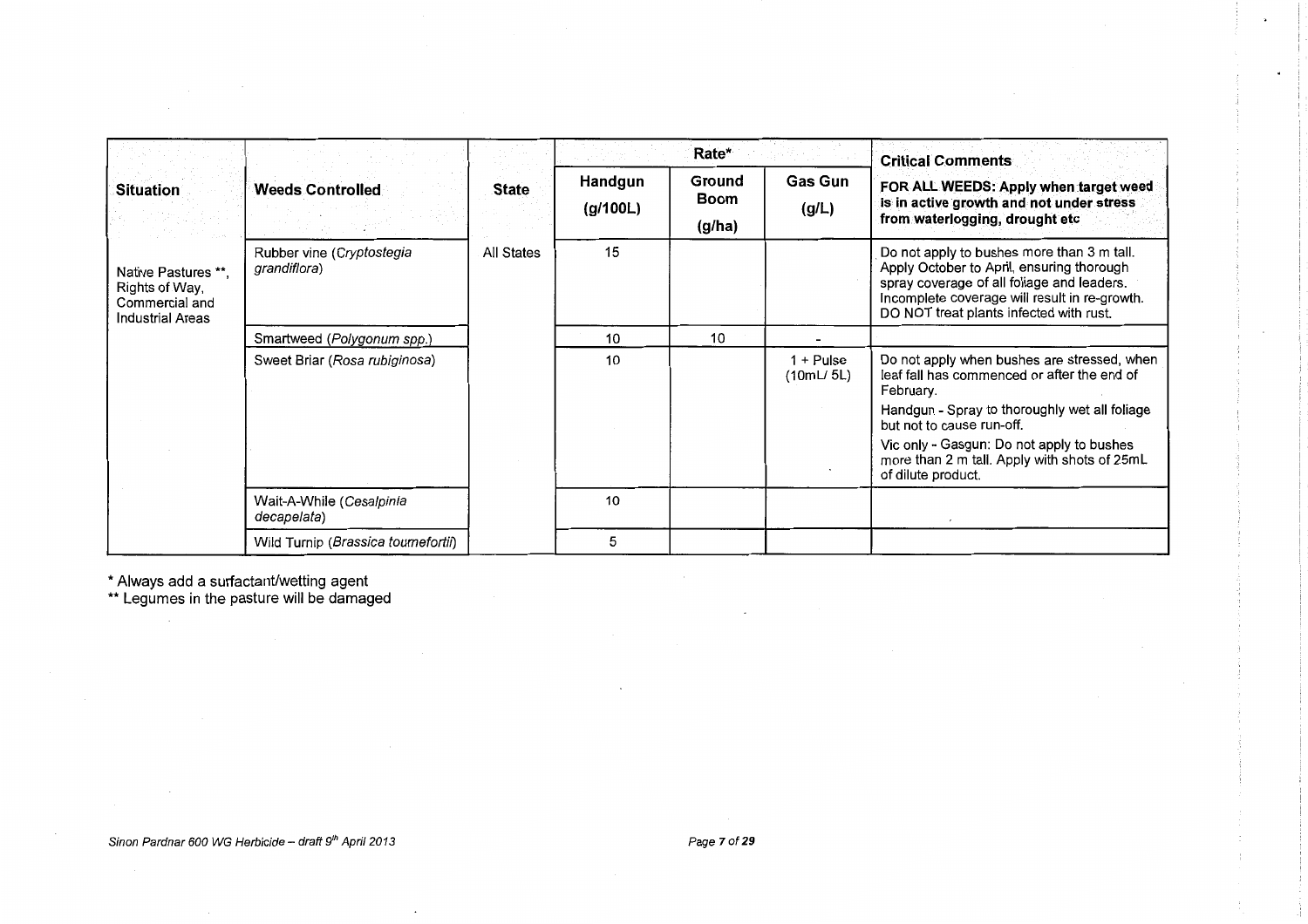#### AERIAL APPLICATION BY HELICOPTER RESTRAINTS:

DO NOT apply if rainfall is expected within 2 hours of spraying. DO NOT store tank mixes with other products. DO NOT store the prepared spray for more than 2 days.

| <b>Situation</b>                                                  | <b>Weeds Controlled</b> | <b>States</b>         | Rate *<br>(g/ha) | <b>Critical Comments</b><br>FOR ALL WEEDS: Apply when weeds are actively growing and not stressed<br>by conditions such as waterlogging, moisture etc                                                                                            |
|-------------------------------------------------------------------|-------------------------|-----------------------|------------------|--------------------------------------------------------------------------------------------------------------------------------------------------------------------------------------------------------------------------------------------------|
| Pastures **, Rights of<br>Way, Commercial<br>and Industrial Areas | Blackberry (Rubus spp.) | NSW, Tas,<br>Vic only | 160 g/ha         | Ensure all foliage is thoroughly covered including peripheral runners. Use at least<br>100L of prepared spray per hectare.<br>Tas: Apply after petal fall. Do not apply to bushes bearing mature fruit.<br>Vic: Apply between December and April |
| Flood plains                                                      | Mimosa pigra            | NT only               | 50 or 60         | Use the higher rate when air temperature exceeds 35 <sup>°</sup> C. Apply in at least 60L/ha<br>of clean water. Use D6 or D8 nozzles with 45 swirl plates pressurised to 210 kPa<br>to give large droplet size. Add a non-ionic surfactant.      |

\* Always add a surfactant/wetting agent

\*\* Legumes in the pasture will be damaged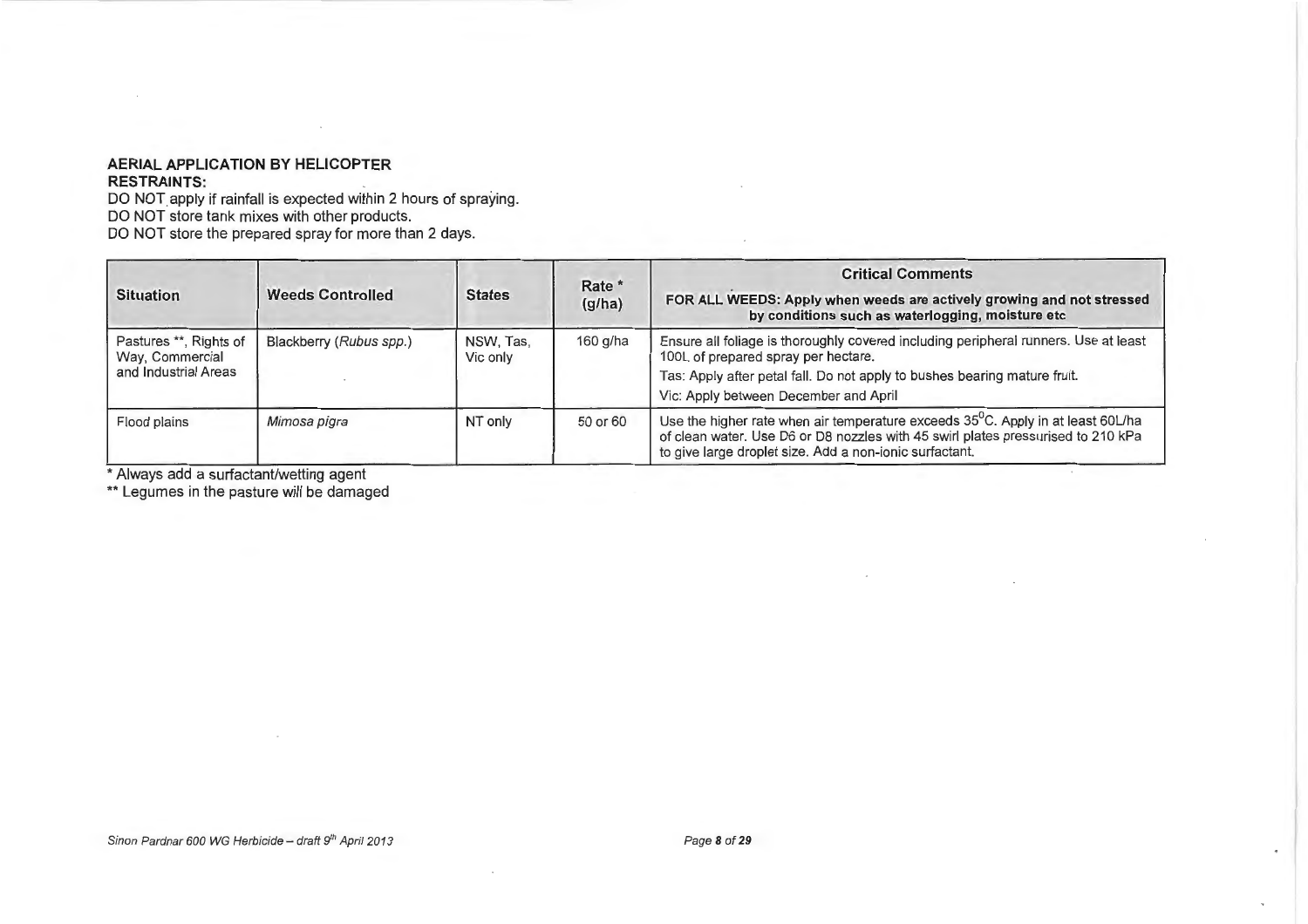#### SINON PARDNAR 600 WG HERBICIDE+ GLPHOSATE 360 TANK MIX (always refer to First Aid, Safety Direction, Resistant Weeds Warning and any other restrictions for Glyphosate 360)

#### FOR ALL STATES

#### RESTRAINTS:

DO NOT apply if rainfall is expected within 6 hours of spraying.

DO NOT store tank mixes with other products.

DO NOT store the prepared spray for more than 2 days.

DO NOT apply to plants wet with dew or rain or if droplets run-off when plants are disturbed.

Results may be slow to appear and may not be visible for 3-6 weeks. Full brownout may take 3-6 months.

| Situation                                                                    | <b>Weeds Controlled</b>                     |                                 | Rate<br><b>Always add Pulse Penetrant</b>  | <b>Critical Comments</b><br>For All Weeds: Apply when target weed is in active growth and<br>not under stress from water logging, drought etc. |
|------------------------------------------------------------------------------|---------------------------------------------|---------------------------------|--------------------------------------------|------------------------------------------------------------------------------------------------------------------------------------------------|
|                                                                              |                                             |                                 | Handgun or<br>Knapsack                     |                                                                                                                                                |
| Native Pastures **.<br>Rights of Way,<br>Commercial and<br>Industrial Areas. | Blackberry (Rubus spp)                      | 60g + 8L glyphosate<br>(360g/L) | 3g + 400mL glyphosate<br>(360g/L) per 100L | Apply from flowering and before leaf yellowing. Do not apply to<br>bushes bearing mature fruit.                                                |
|                                                                              | (Pteridium<br><b>Bracken</b><br>esculentum) | 30g +4L glyphosate<br>(360g/L)  | water                                      | Apply when fronds are fully expanded but before first frosts. Refer<br>to boom spraying section if applying by boom spray.                     |
| Domestic and Public<br>Service Areas                                         | Gorse (Ulex europaeus)                      |                                 |                                            | Do not apply in spring. Apply to actively growing plants.                                                                                      |
|                                                                              | Lantana (Lantana camara)                    |                                 |                                            | Apply to actively growing plants, which are not drought stressed.                                                                              |
|                                                                              | St Johns Wort                               |                                 |                                            | Apply in Spring to Summer to actively growing plants.                                                                                          |
|                                                                              | (Hypericum perforatum)                      |                                 |                                            |                                                                                                                                                |
|                                                                              | Sweet Briar (Rosa rubiginosa)               |                                 |                                            | Apply when plants are in full leaf. Do not apply once leaf fall has<br>commenced.                                                              |

\*\* Legumes in the pasture will be damaged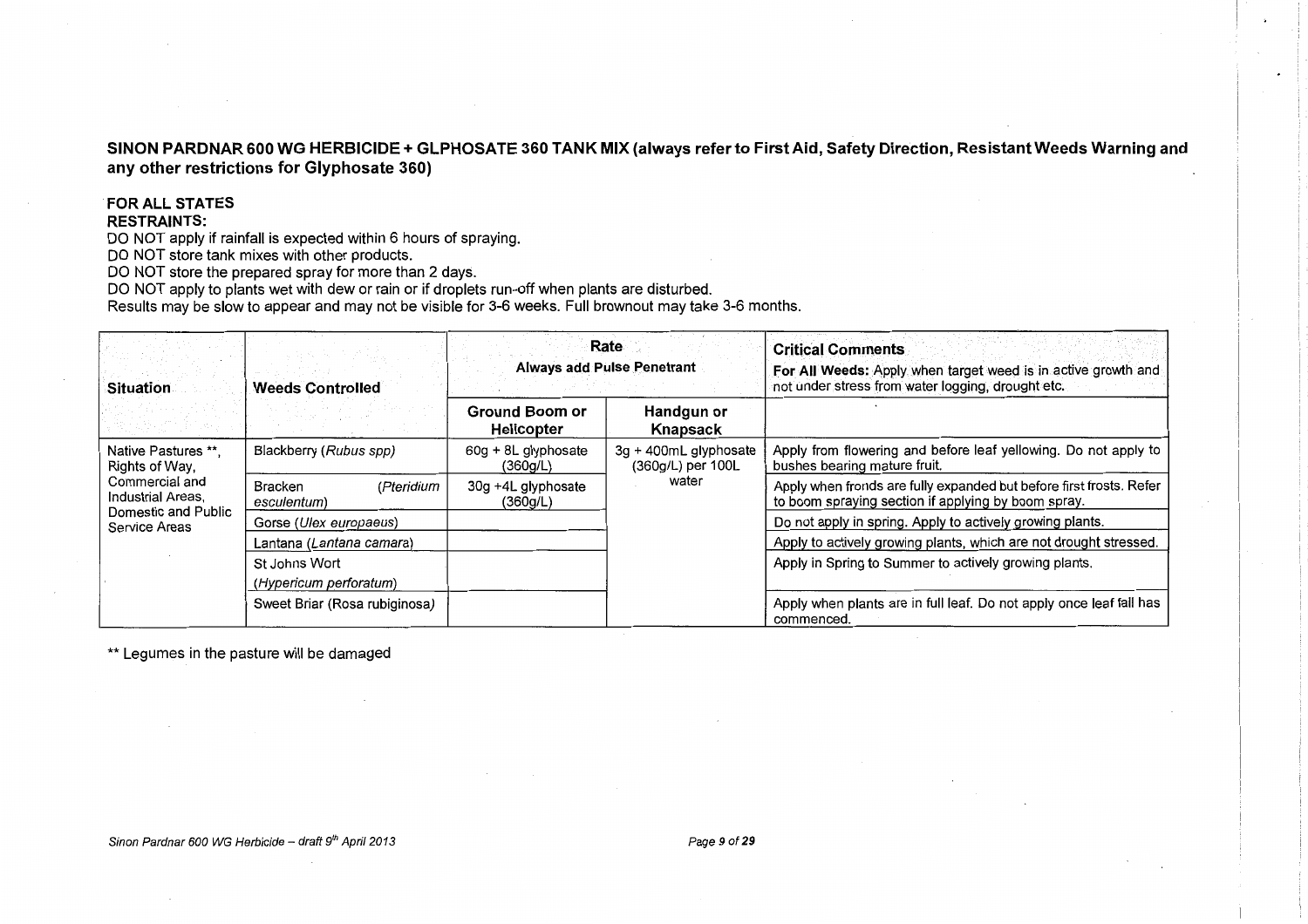#### SINON PARDNAR 600 WG HERBICIDE + GLYPHOSATE 360 TANK MIX (CONTINUED) (always refer to First Aid, Safety Direction, Resistant Weeds Warning and any other restrictions for Glyphosate 360)

FOR ALL STATES

#### RESTRAINTS:

DO NOT apply if rainfall is expected within 6 hours of spraying.

DO NOT store tank mixes with other products.

DO NOT store the prepared spray for more than 2 days.

DO NOT apply to plants wet with dew or rain or if droplets run-off when plants are disturbed.

Results may be slow to appear and may not be visible for 3-6 weeks. Full brownout may take 3-6 months.

| <b>Situation</b>                                                                                                     | <b>Weeds Controlled</b>                                                                                                                           | States                           | <b>Handgun or Knapsack</b><br>Rate per 100 Litres<br>Always add a non-ionic<br>surfactant unless otherwise.<br>specified | <b>Critical Comments</b>                                                                                                                                                                                         |  |
|----------------------------------------------------------------------------------------------------------------------|---------------------------------------------------------------------------------------------------------------------------------------------------|----------------------------------|--------------------------------------------------------------------------------------------------------------------------|------------------------------------------------------------------------------------------------------------------------------------------------------------------------------------------------------------------|--|
| Native Pastures **.<br>Rights of Way,<br>Commercial and<br>Industrial Areas,<br>Domestic and Public<br>Service Areas | Apple box (Angophora<br>floribunda)                                                                                                               | NSW only                         | 10g + 200mL glyphosate<br>$(360q/L) +$ Pulse<br>(200mL/100L)                                                             | Spray plants up to 4m high ensuring thorough coverage.<br>Plants growing from large lignotubers may not be controlled                                                                                            |  |
|                                                                                                                      | Australian blackthorn<br>(Bursaria spinosa)                                                                                                       | NSW, Qld, Vic,<br>Tas only       | 10g + 200mL glyphosate<br>(360g/L)                                                                                       | Spray to point of run off.                                                                                                                                                                                       |  |
|                                                                                                                      | <b>Bitou Bush/ Boneseed</b><br>(Chysanthemoides monilifera)                                                                                       | NSW. QLD. VIC.<br><b>SA ONLY</b> |                                                                                                                          | Ensure thorough coverage. Minimise contact with desirable<br>species.                                                                                                                                            |  |
|                                                                                                                      | Blackberry (Rubus spp.)                                                                                                                           | <b>All States</b>                |                                                                                                                          | Ensure thorough coverage. Peripheral runners must also be<br>covered to minimise regrowth. Apply between January and April.<br>TAS ONLY: Apply after petal fall. Do not apply to bushes<br>bearing mature fruit. |  |
|                                                                                                                      | Messmate Stringybark (E.<br>obliqua)<br>Narrowleaf Peppermint (E.<br>radiata)<br>Blakely's Red Gum (E.<br>blakelyi)<br>Yellow box (E. melliodora) | NSW only                         | 10g + 200mL glyphosate<br>$(360g/L) +$ Pulse<br>(200mL/100L)                                                             | Spray plants up to 4 m high. Trees growing form large<br>lignotubers may not be controlled.                                                                                                                      |  |
|                                                                                                                      | Gorse ( <i>Ulex europaeus</i> )                                                                                                                   | NSW, Vic, Tas,<br>SA only        |                                                                                                                          | Ensure thorough coverage and penetration of spray into the<br>bush. Apply to plants up to 2m tall.                                                                                                               |  |
|                                                                                                                      | Hawthorn (Crataegus<br>leavigata)                                                                                                                 | NSW only                         | 10g + 200mL glyphosate<br>(360g/L)                                                                                       | Spray to point of run off.                                                                                                                                                                                       |  |

Sinon Pardnar 600 WG Herbicide - draft *gth* April 2013 Page 10 of29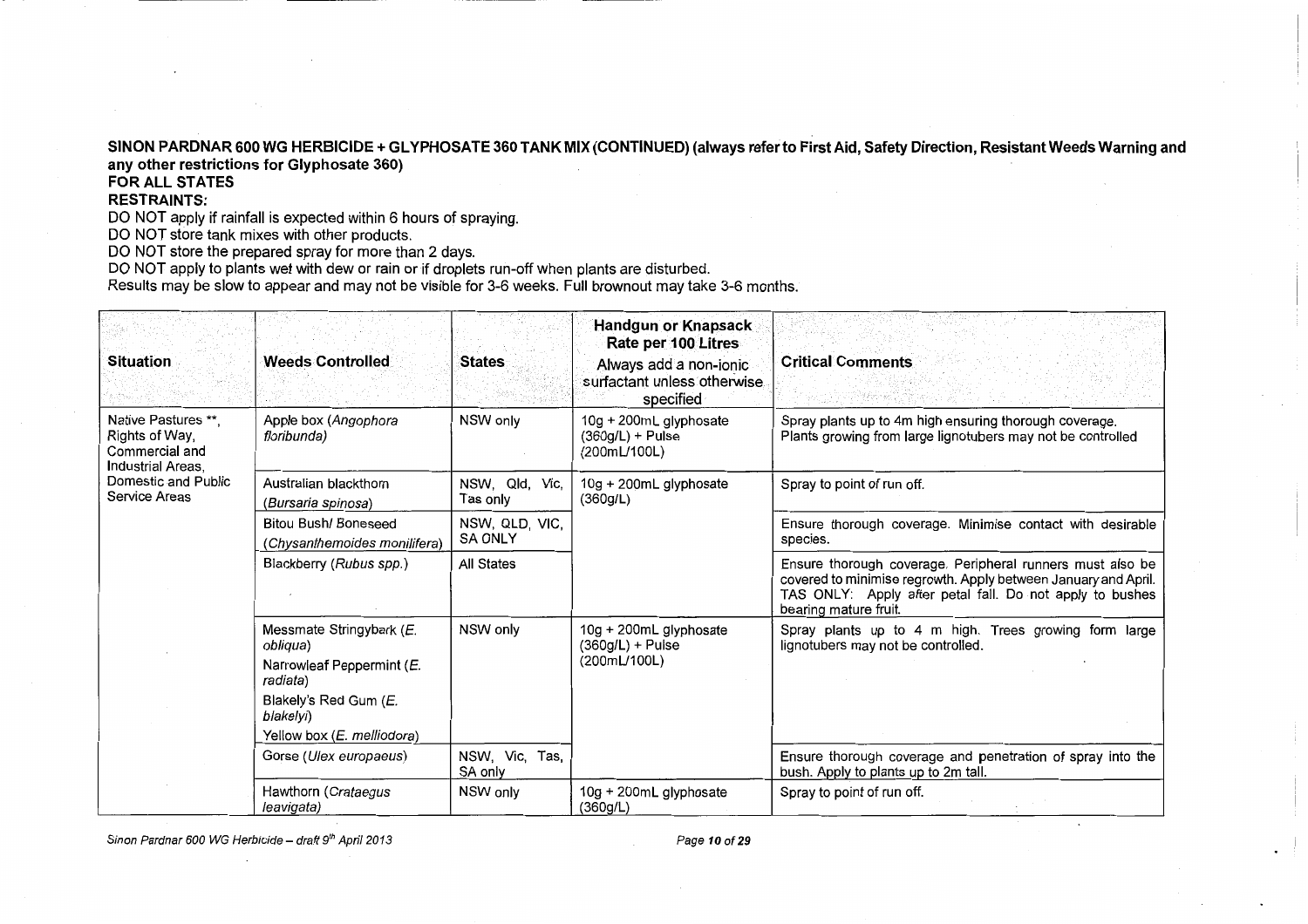| Situation                                                                                           | <b>Weeds Controlled</b>                 | <b>States</b>               | <b>Handgun or Knapsack</b><br>Rate per 100 Litres<br>Always add a non-ionic<br>surfactant unless otherwise<br>specified | <b>Critical Comments</b>                                                                                                       |
|-----------------------------------------------------------------------------------------------------|-----------------------------------------|-----------------------------|-------------------------------------------------------------------------------------------------------------------------|--------------------------------------------------------------------------------------------------------------------------------|
| Native Pastures **.<br>Rights of Way,<br>Commercial and<br>Industrial Areas.<br>Domestic and Public | Lantana (Lantana camara)                | NSW, Qld only               | 10g + 200mL glyphosate<br>(360g/L)                                                                                      | Ensure thorough coverage and penetration of spray into the<br>bush. Apply to plants up to 2m tall.                             |
|                                                                                                     | Privet (Ligustrum spp.)                 | NSW, Qld only               |                                                                                                                         | Apply to bushes up to 3m high. Ensure thorough coverage. If<br>plants are not adequately covered plants may not be controlled. |
| Service Areas                                                                                       | St Johns Wort (Hypericum<br>perforatum) | NSW, Vic, SA,<br>WA only    |                                                                                                                         | Always add a non-ionic surfactant at the rate of 100mL/100L.<br>Spray to wet all foliage, but not to cause run-off.            |
|                                                                                                     | Sweet Briar (Rosa rubiginosa)           | NSW, VIC,<br>Tas<br>SA only |                                                                                                                         | Do not apply after leaf fall has commenced or after the end of<br>February. Spray foliage to point of run-off.                 |
|                                                                                                     | Tree of Heaven (Ailanthus<br>altissima) | NSW only                    |                                                                                                                         |                                                                                                                                |

 $\mathbb{Z}^2$ 

\*\* LEGUMES IN THE PASTURE WILL BE DAMAGED

 $\sim$ 

Sinon Pardnar 600 WG Herbicide - draft 9<sup>th</sup> April 2013 **Page 11 of 29** Page 11 of 29

 $\sim$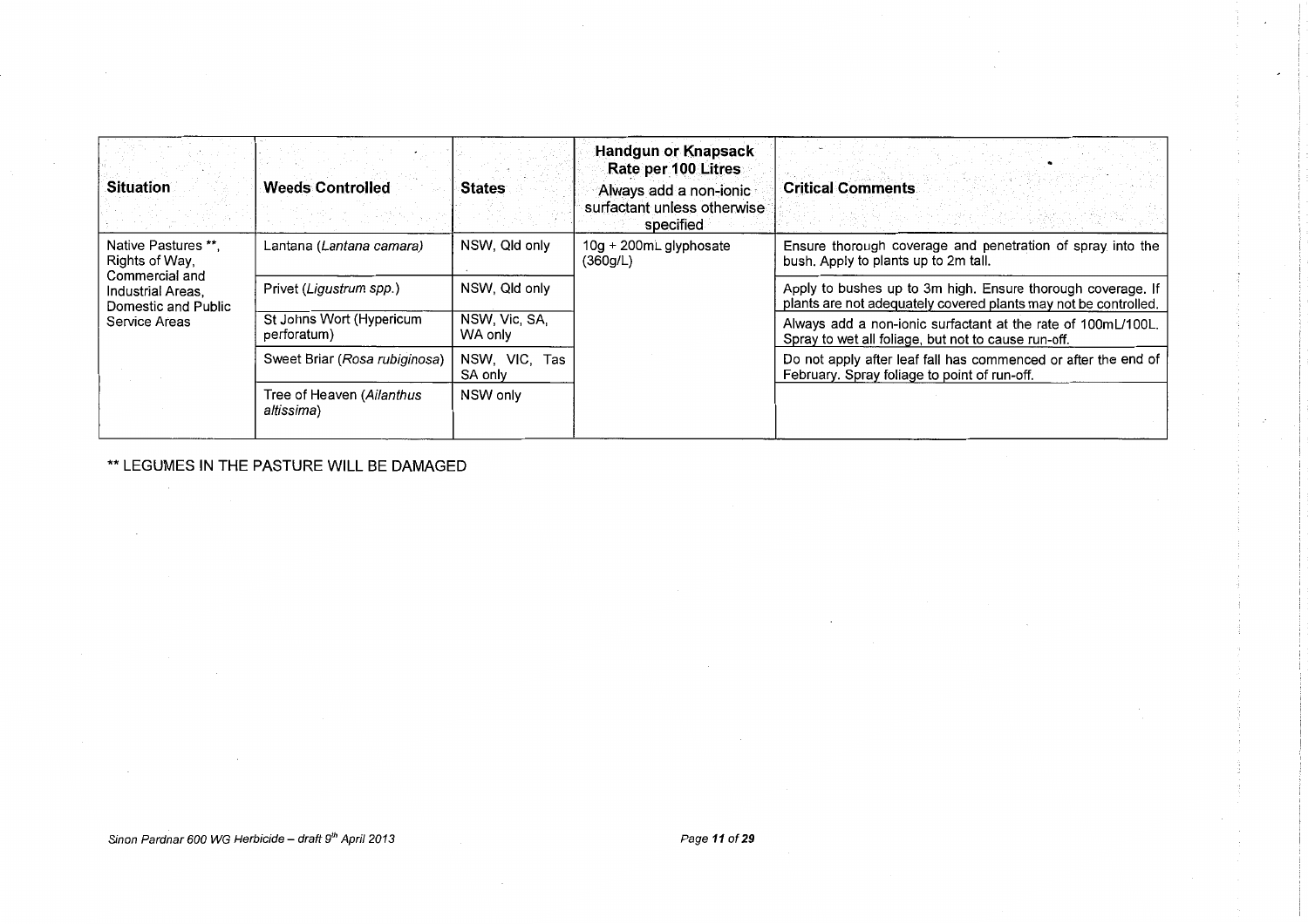#### **ESTABLISHED PASTURES AND PASTURE RENOVATION DIRECTIONS FOR USE**

#### **RESTRAINTS:**

DO NOT spray if rainfall is expected within 4 hours.

DO NOT store the prepared spray for more than 2 days.

DO NOT store tank mixes with other products.

DO NOT apply to newly sown pastures as severe damage may result.

DO NOT use on crops grown for pasture seed.

DO NOT apply to weeds under stress or that are not actively growing.

| Crops                                                                     | <b>Weeds Controlled</b>                                       | <b>States</b>                 | Rate (g/ha)                              | <b>Critical Comments</b>                                                                                                                                         |
|---------------------------------------------------------------------------|---------------------------------------------------------------|-------------------------------|------------------------------------------|------------------------------------------------------------------------------------------------------------------------------------------------------------------|
| <b>ESTABLISHED</b>                                                        | Annual Clover (Trifolium sp.)                                 | All States                    | 5g                                       | Apply before flowering                                                                                                                                           |
| <b>PASTURES</b><br><b>TOLERANT GRASS</b><br><b>SPECIES - Perennial</b>    | Annual Medics (Medicago<br>sp)                                | NSW, Vic, SA,<br>Tas, WA only | 5g                                       | For best results apply before flowering                                                                                                                          |
| phalaris and Perennial<br>Cocksfoot (Stands must be<br>older than 1 year) | Cape Tulip (Homeria sp.)<br>One and Two leaf                  | NSW, Vic, SA,<br>Tas, WA only | 5g                                       | Apply at bulb exhaustion usually during July/ early August.<br>Repeat application may be required to obtain control.                                             |
|                                                                           | Docks (Rumex spp.)                                            | All States                    | 5g - seedlings<br>$10q -$                | For best results apply in spring prior to bolting.                                                                                                               |
| or                                                                        |                                                               |                               | established                              |                                                                                                                                                                  |
| <b>PASTURE RENOVATION</b><br>Use to reduce weeds in                       | Doublegee ( <i>Emex australis</i> )                           | WA only                       | 5 or 10g                                 | Use the higher rate on dense infestations. Apply up to the 6 leaf<br>stage.                                                                                      |
| established pastures before<br>sowing a new pasture the                   | Erodium/ Storksbill/ Wild<br>Geranium ( <i>Erodium spp.</i> ) | NSW, Vic, SA,<br>Tas only     |                                          | Use the higher rate on dense infestations. Apply before<br>flowering.                                                                                            |
| following season                                                          | Onion Grass/ Guildford<br>Grass (Romula rosea)                | NSW, Vic, Tas,<br>SA, WA only | 15g                                      | Apply at bulb exhaustion usually late June/ July before the onset<br>of browning off caused by Helminthosporium fungus.<br>If mixing with glyphosate use 10g/ha. |
|                                                                           | Paterson's Curse/ Salvation<br>Jane (Echium plantagineum)     | <b>All States</b>             | 10 or 15 g                               | Use the lower rate on small plants and the higher rate before<br>bolting/flowering.                                                                              |
|                                                                           | Ragwort (Senecio jacobaea)                                    | NSW, Vic, SA,<br>Tas only     | 15g                                      | Apply at the rosette to cabbage stage when plants are actively<br>growing.                                                                                       |
|                                                                           | Sorrel (Rumex acetosella)                                     | NSW, Vic, SA,<br>Tas, WA only | 5g - seedlings<br>$10g -$<br>established | For best results apply in spring before seed heads appear.                                                                                                       |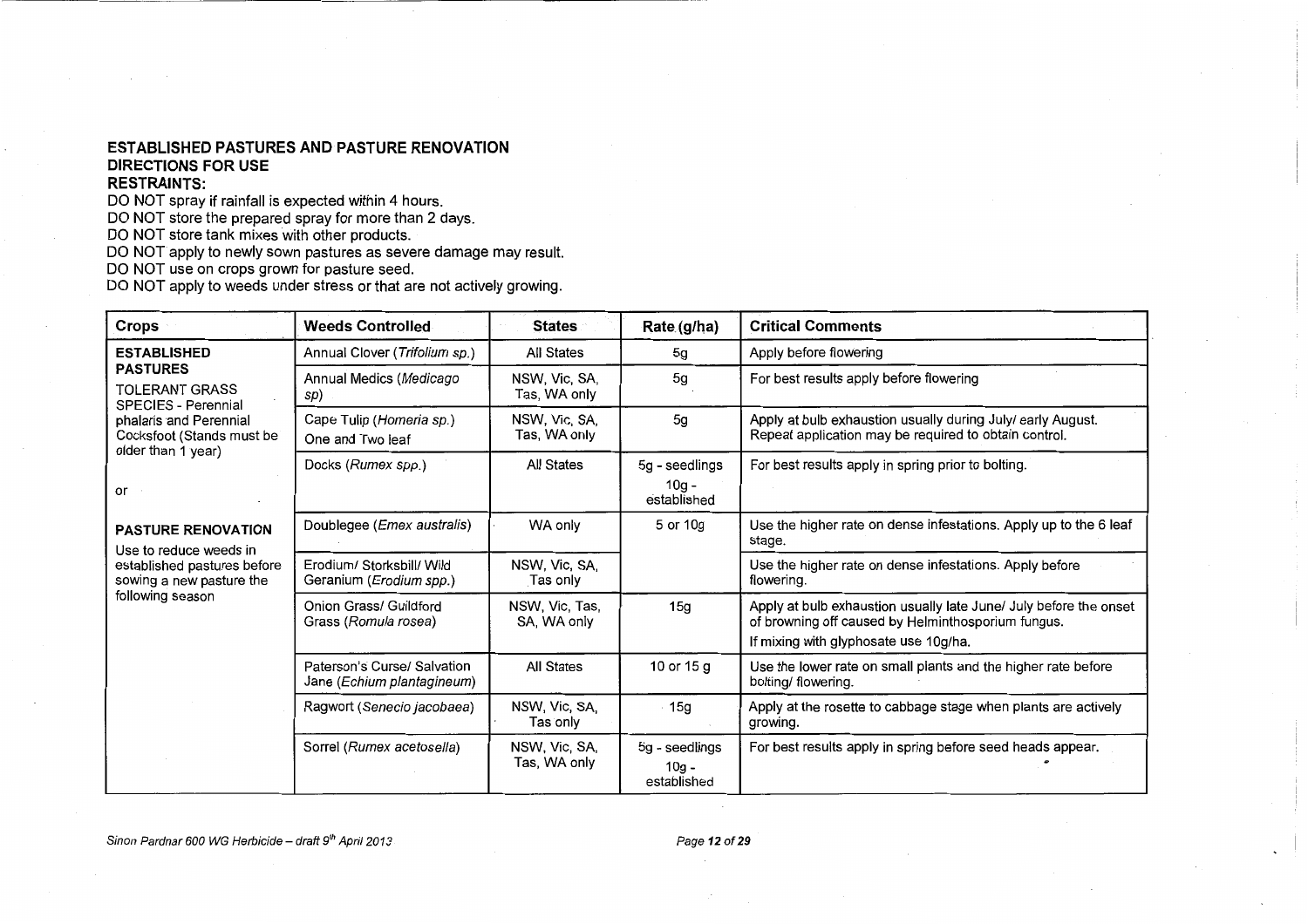| Crops  | <b>Weeds Controlled</b>      | <b>States</b> | Rate (g/ha) | <b>Critical Comments</b>                                                                                             |
|--------|------------------------------|---------------|-------------|----------------------------------------------------------------------------------------------------------------------|
| (cont) | Soursob (Oxalis pes-caprae)  |               | 5 or 10g    | For best results apply before flowering. Use the higher rate on<br>dense stands.                                     |
|        | Wild Garlic (Allium vineale) |               | 15g         | Apply at bulb exhaustion usually during July/ early August.<br>Repeat application may be required to obtain control. |

**NOT TO BE USED FOR ANY PURPOSE, OR IN ANY MANNER, CONTRARY TO THIS LABEL UNLESS AUTHORISED UNDER APPROPRIATE LEGISLATION. WITHHOLDING PERIOD: NOT REQUIRED WHEN USED AS DIRECTED**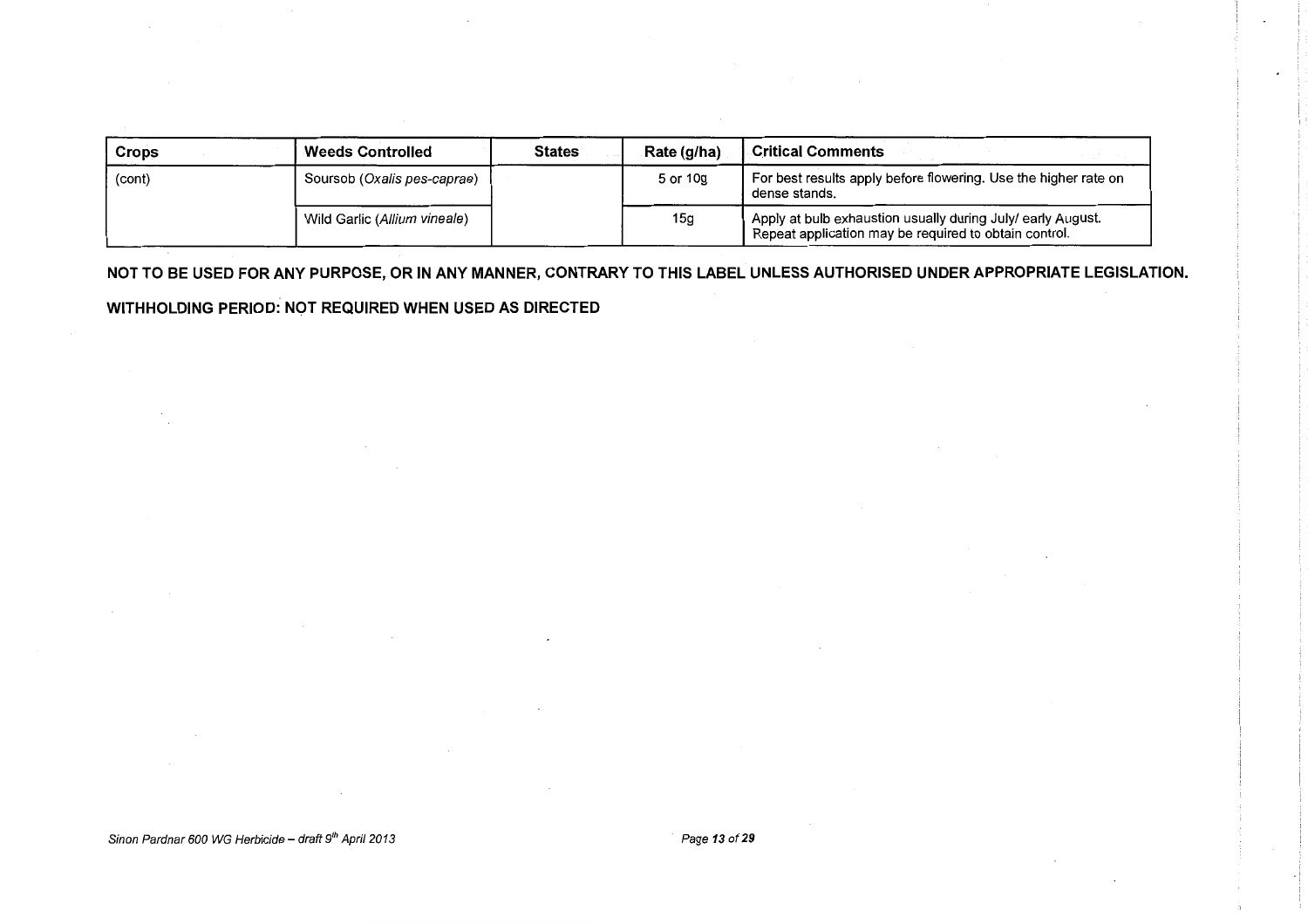#### **GENERAL INSTRUCTIONS- BRUSH APPLICATIONS, ESTABLISHED PASTURES AND PASTURE RENOVATION**

Sinon Pardnar 600 WG Herbicide is a selective herbicide, which is rapidly absorbed by root and leaves.

- Always add a surfactant/wetting agent.
- Best results are achieved when:
	- Application is made to actively growing plants, which are not stressed by any factors such as dry weather conditions, waterlogging etc.
	- Plants to be treated are thoroughly covered. This is essential to achieve maximum herbicide uptake.
- Regrowth may occur if the product is applied when plants are stressed or if complete spray coverage is not achieved. If regrowth does occur, re-treatment at the rates on this label is recommended. For blackberries re-treatment should only be undertaken if plants are at least 1 metre tall. This may not be until 2 years after the initial application. Legumes will be removed from pasture if over-sprayed with Sinon Pardnar 600 WG Herbicide.
- Legumes are extremely sensitive to Sinon Pardnar 600 WG Herbicide and will be removed form the pasture if over sprayed.
- Introduced grass species may be severely damaged if over-sprayed.
- Application to weeds that are not actively due to adverse conditions may result in weeds only being stunted or suppressed.
- Some grasses will be damaged in pasture sprayed with this product and biomass production may be reduced for several months.
- If weeds have been previously sprayed with other herbicides or if the weeds have been burned or slashed ensure 2 years have elapsed before treating with Sinon Pardnar 600 WG Herbicide.
- It is recommended that this product not be applied to bushes bearing mature blackberries due to the collection of blackberries for food purposes.
- Some temporary yellowing and some stunting may occur when used on Perennial Phalaris and/ or established Perennial cocksfoot.
- ALL grasses and legumes can be damaged and/or removed by a Sinon Pardnar/glyphosate mixture.
- The following weeds will not be controlled: Barley grass (Hordeum leporinum), Brome grass (Bromus unioloides), Silvergrass (Vulpia spp.), Winter Grass (Poa annua).
- Best results will be achieved if weeds are allowed to recover from grazing prior to herbicide application to allow for adequate uptake of the product. Sorrel and Docks particularly require new leaf growth.

#### **INSTRUCTIONS SPECIFIC TO ESTABLISHED PASTURES AND PASTURE RENOVATION**

- Some sorrel seedlings may germinate after the break the following year.
- Un-germinated clover will not be affected but seed set of clover in the year following application will be significantly reduced. If seed banks are not large, it may be necessary to re-sow clover.
- For Pasture Topping situations this product may be mixed with glyphosate but ensure crop rotation recommendations are observed. Refer to the Directions for Use for each Target weed on each product label.

#### **SPRAY PREPARATION**

Sinon Pardnar 600 WG Herbicide is a dry flowable granule, which must be mixed with clean water. Always add a wetting agent/ surfactant. (See "Use of surfactant/wetting agent" below)

- 1. Partially fill the spray tank with water.
- 2. With the agitation system engaged, add the required amount of product (as per Directions for Use Table) to the tank using only the measuring device provided.
- 3. Add the remainder of the water.
- 4. Always maintain agitation to keep the product in suspension. If the spray solution is allowed to stand, thoroughly re-agitate before using.

#### **USE OF SURFACTANT/ WETTING AGENT**

Sinon Pardnar 600 WG Herbicide alone - It is important that a surfactant/ wetting agent is **ALWAYS** used with this product. If no specific wetting agent/ surfactant is recommended in the directions for use table use a non-ionic surfactant ( 100%) at 1OOm L/1 OOL of final spray volume.

Sinon Pardnar 600 WG Herbicide tank mixed with qlyphosate- Use a non-ionic surfactant when mixing with glyphosate herbicide. In some tank mix situations the use of Pulse Penetrant is recommended. This recommendation must be strictly followed in order to achieve adequate weed control.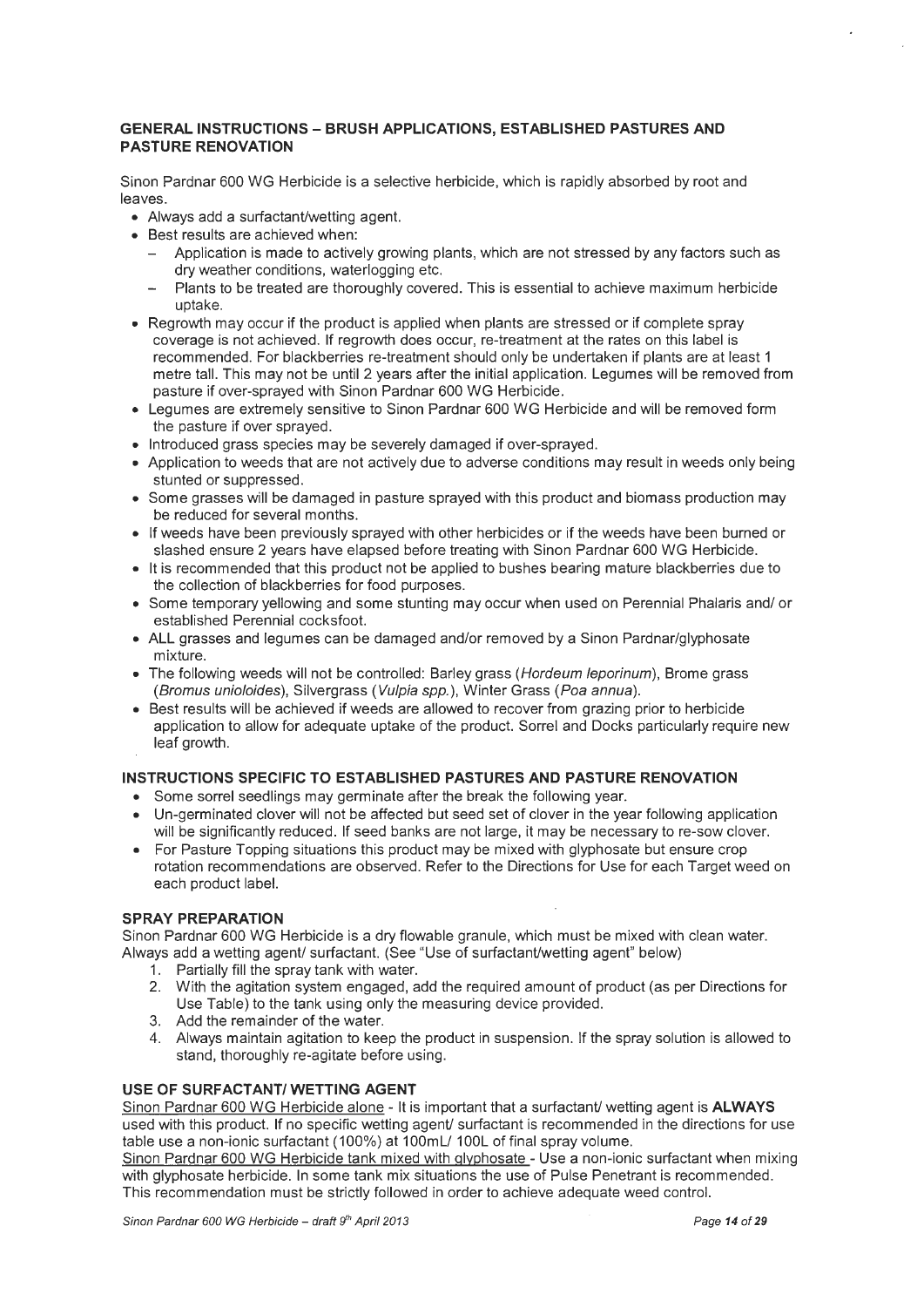Gas gun applications - Pulse Penetrant should be added at the rate of 10mL/ 5L or 200mL/100L of final spray volume.

Where a mineral spray oil is recommended use 1L/100L of final spray volume (i.e. 1% volume/volume). A non-ionic surfactant should still be used with this mixture. Always read the instructions on the companion product label when tank mixing.

#### **APPLICATION EQUIPMENT**

Sinon Pardnar 600 WG Herbicide may be applied by air, handgun, boom spray or gas gun according to the Directions for Use table.

Handgun- Ensure complete and uniform coverage of all canes and foliage. Pressures of 550-750 kPa (80-100 psi) are recommended depending on size of bushes and target species. As an example: Use No 4 or 5 spray nozzle for individual bushes or broadleaf weeds less than 1 metre high. Use No 5 or 6 spray nozzle for bushes 1-2 m high and No 7 or 8 spray nozzle for large bushes 2-3 metres high or for bushes with a large diameter. When using 3g Sinon Pardnar 600 WG Herbicide + 400mL of Glyphosate 360 Herbicide pressures of greater than 800 kPa should be used to assist penetration. NOTE: For blackberry regrowth use the large spray nozzle/ high volume with as wide a cone setting as possible. Use even, side by side spray pattern moving from the base to the top of the bush. For blackberries it is important that runners at the side and top of the bush are treated and that spray penetrates larger bushes to wet the foliage and canes.

Boom Spray- Ensure the boom is properly calibrated to a constant speed or rate of delivery for thorough coverage and uniform spray pattern. Fan nozzles using pressures of 240 to 280 kPa are recommended. Adjust the boom height to ensure correct spray overlap. Apply in a minimum of 150L prepared spray per hectare. Increase to 200L/ha or more for dense stands.

Gas Gun - Ensure thorough coverage. The use of a suitable dye is recommended to allow the operator to see which plants have been treated.

Aerial Application - (by helicopter only) Use a properly calibrated helicopter using the half overlap opposite pass technique. Apply a minimum of 100L/ha on blackberries and 60L/ha on Mimosa pigra up to a maximum of 200L prepared spray per hectare. Use a VMD of 300 microns. High temperatures and/or low humidity may cause excessive evaporation of droplets and may reduce results. Where bushes are large or terrain is steep, higher water volumes are necessary to ensure adequate coverage. Avoid spraying in conditions that favour temperature inversions or in still conditions. Turn off boom when passing over creeks, dams or waterways. Avoid spraying where drift can move onto crop areas that are likely to be planted to crops and non-target pastures as injury may occur. Do not apply when temperatures exceed  $30^0C$  (except when treating M. pigra).

#### **TANK MIXES WITH GLYPHOSATE HERBICIDE**

In certain situations such as the presence of harder to kill species or in follow-up treatment situations a tank mix with glyphosate may provide improved weed control (see directions for use table).

#### **COMPATIBILITY**

This product is compatible with glyphosate formulations and commonly used pasture herbicides such as MCPA amine, MCPA ester, 2,4-D amine, dicamba, clopyralid, fluroxypyr, and commonly used insecticides such as chlorpyrifos and omethoate. Always refer to the companion product label for instructions/ restrictions.

#### **CROP ROTATION RECOMMENDATIONS**

Many crop species are sensitive to metsulfuron-methyl. The product is broken down in the soil mainly by chemical hydrolysis and to a lesser degree by soil microbes. Other factors that affect breakdown are soil pH, soil moisture and temperature. Breakdown is faster in warm, wet acid soils and slowest in alkaline, cold, dry soils.

Legumes will be removed from pasture if they are over sprayed with the product.

Other species, which are sensitive to metsulfuron methyl, are:

Barley, Canola, Cereal Rye, Chickpeas, Faba Beans, Japanese Millet, Linseed, Lupins, Lucerne, Maize, Medics, Oats, Panorama Millet, Peas, Safflower, Sorghum, Soybeans, Sub Clover, Sunflower, Triticale, Wheat, White French Millet.

The area sprayed with Sinon Pardnar 600 WG Herbicide may be replanted to the specified pasture species after the interval in the following table: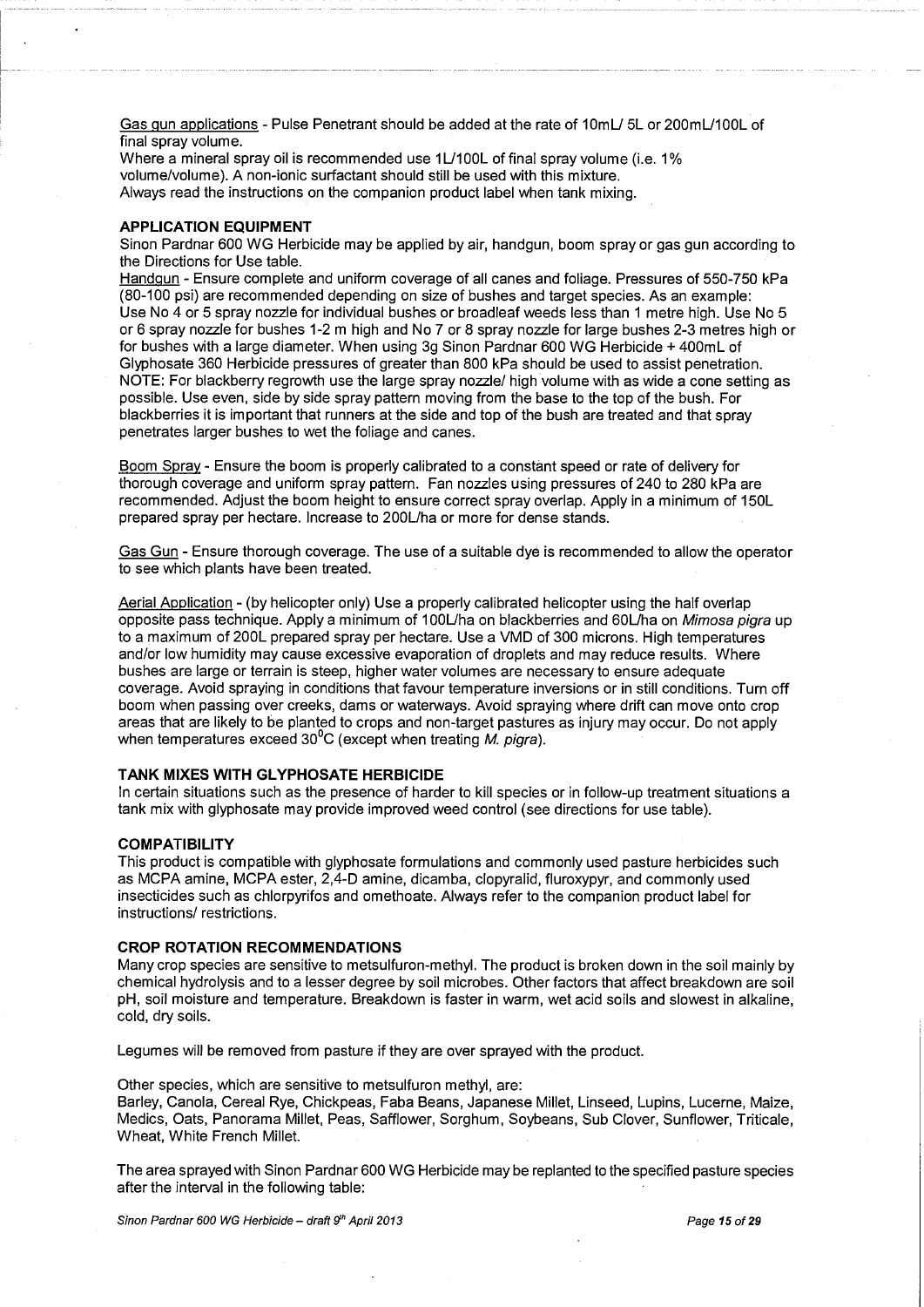| Soil pH*      | <b>Pasture Species</b>                                                                  | Rate g/ha             | <b>Minimum</b><br>Rainfall | Minimum Re-<br>crop Interval |  |  |
|---------------|-----------------------------------------------------------------------------------------|-----------------------|----------------------------|------------------------------|--|--|
| 5.5 and below | Sub Clover and                                                                          | 5                     | 150mm                      | 12 weeks                     |  |  |
|               | Haifa White<br>Clover<br>$\sim$                                                         | 10                    |                            | 20 weeks                     |  |  |
|               |                                                                                         | 15                    |                            | 20 weeks                     |  |  |
|               | Cocksfoot and                                                                           | 5                     |                            | 8 weeks                      |  |  |
|               | Phalaris                                                                                | 10                    |                            | 8 weeks                      |  |  |
|               |                                                                                         | 15                    |                            | 16 weeks                     |  |  |
|               | Perennial<br>Ryegrass and<br>Fescue                                                     | 5                     | 100mm                      | 16 weeks                     |  |  |
|               |                                                                                         | 10                    |                            | 16 weeks                     |  |  |
|               |                                                                                         | 15                    | 150 mm                     | 20 weeks                     |  |  |
| $5.6 - 6.5$   | Sub Clover <sup>2</sup> ,<br>Haifa White<br>Clover, Perennial<br>Ryegrass and<br>Fescue |                       | Bioassay <sup>3</sup>      |                              |  |  |
|               | Cocksfoot,                                                                              | 5, 10                 | 175mm                      | 12 weeks                     |  |  |
|               | Phalaris                                                                                | 15<br>Bioassay        |                            |                              |  |  |
| 6.6 and above | Cocksfoot and<br>Phalaris                                                               | Bioassay <sup>3</sup> |                            |                              |  |  |

 $2^2$  Sub Clover varieties: Junee, Karridale, Seaton Park, Trikkala

 $^3$ Tolerance of species should be determined on a small scale before sowing commercial areas \*Soil pH is determined by laboratory analysis using 1:5 water suspension method.

For rates higher than 15 g/ha the following applies:

• For soils with a pH below 7 (1:5 soil:water method) a minimum of 12 months should elapse before over sowing treated areas with grasses or legumes. It is suggested that a small area be oversown 1-2 months prior to the planned time to check for possible harmful residues.

• For soils with pH greater than 7 DO NOT replant until a company representative has been contacted.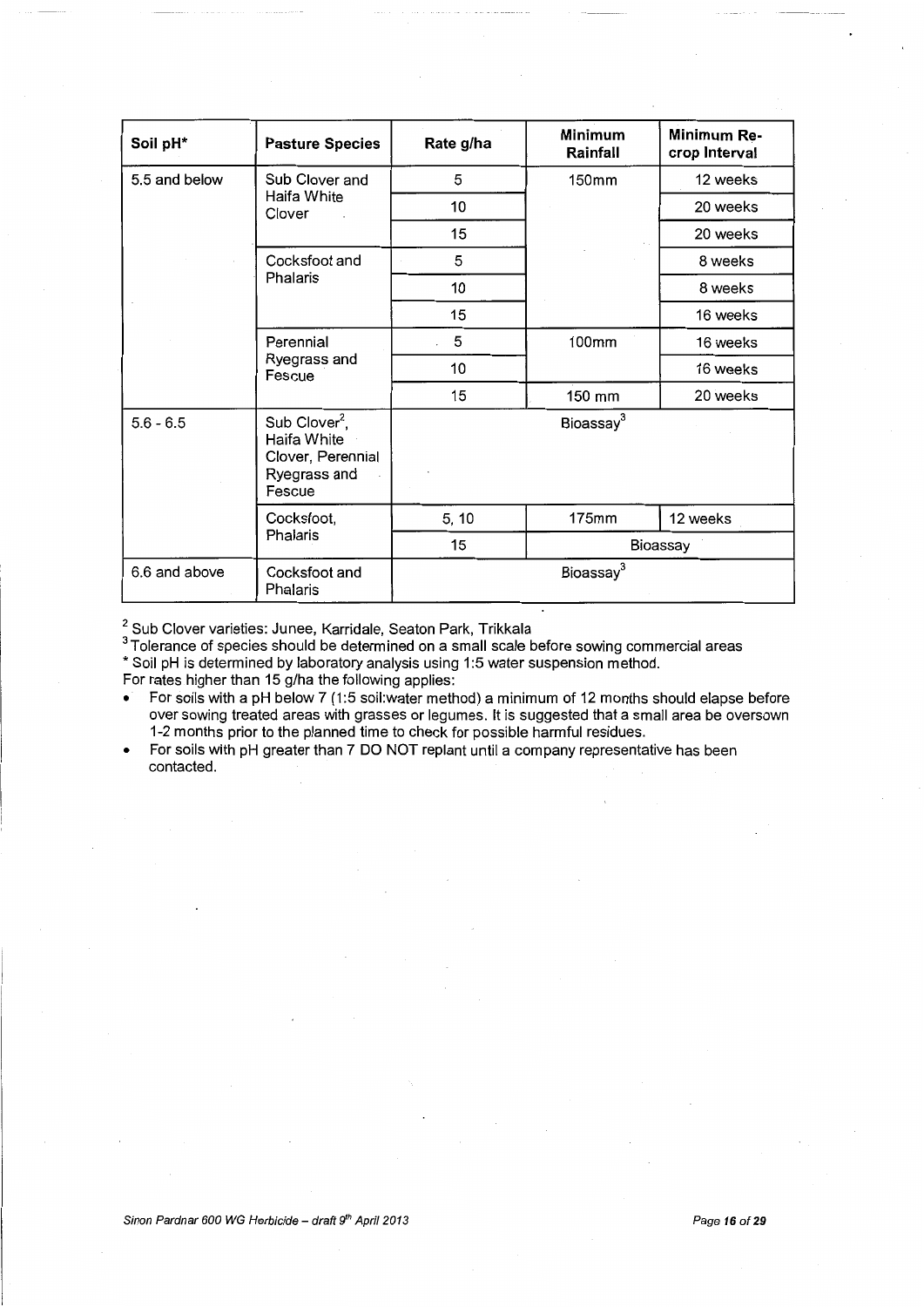#### **APPLICATION IN WINTER CEREAL CROPS**

#### **DIRECTIONS FOR USE RESTRAINTS:**

DO NOT apply to crops under stress

DO NOT spray if rainfall is expected within 2 hours.

DO NOT store the prepared spray for more than 2 days.

DO NOT store tank mixes with other products.

DO NOT apply to crops before the three leaf stage when used post emergent.

DO NOT use on flood or furrow irrigated crops.

#### **Post Crop and Weed Emergence by Ground and Aerial Application -Sinon Pardnar 600 WG Herbicide Alone**

| Crop                                    | <b>Weeds Controlled</b>                                   | <b>States</b>             | Rate<br>(g/ha) | <b>Critical Comments</b><br>13 <i>. 45. 21. 22.</i>              |
|-----------------------------------------|-----------------------------------------------------------|---------------------------|----------------|------------------------------------------------------------------|
| Barley, Cereal Rye,<br>Triticale, Wheat | African Turnip Weed<br>(Sisymbrium thellungii)            | Qld only                  | 5              | Apply before the 6 leaf stage                                    |
|                                         | Amsinckia / Yellow Burrweed                               | WA only                   | 5              |                                                                  |
|                                         | Amsinckia spp.                                            | NSW, Vic, Tas,<br>SA only | 5 or 7         | Use the higher rate for heavy weed pressure or for larger weeds. |
|                                         | <b>Ball Mustard</b><br>(Neslia paniculata)                | SA only                   | 5              |                                                                  |
|                                         | Boggabri Weed/ Dwarf Amaranth<br>(Amaranthus macrocarpus) | Qld only                  | 7              | Apply at cotyledon to 10 cm in height or diameter                |
|                                         | Colomba Daisy<br>(Pentzia suffruticosa)                   | SA only                   | 5              |                                                                  |
|                                         | Cape Tulip (Homeria spp.)                                 | WA only                   | 5              |                                                                  |
|                                         | Charlock (Sinapsis arvensis)                              | NSW, Vic, Tas,<br>SA only | 5              |                                                                  |
|                                         | Chickpeas (volunteer)<br>(Cicer arietinum)                | Qld, NSW, Vic,<br>SA only | 5              |                                                                  |
|                                         | Chickweed (Stellaria media)                               | NSW, Vic, Tas,<br>SA only | 5              |                                                                  |

Sinon Pardnar 600 WG Herbicide – draft 9<sup>th</sup> April 2013 **Page 17 of 29** Page 17 of 29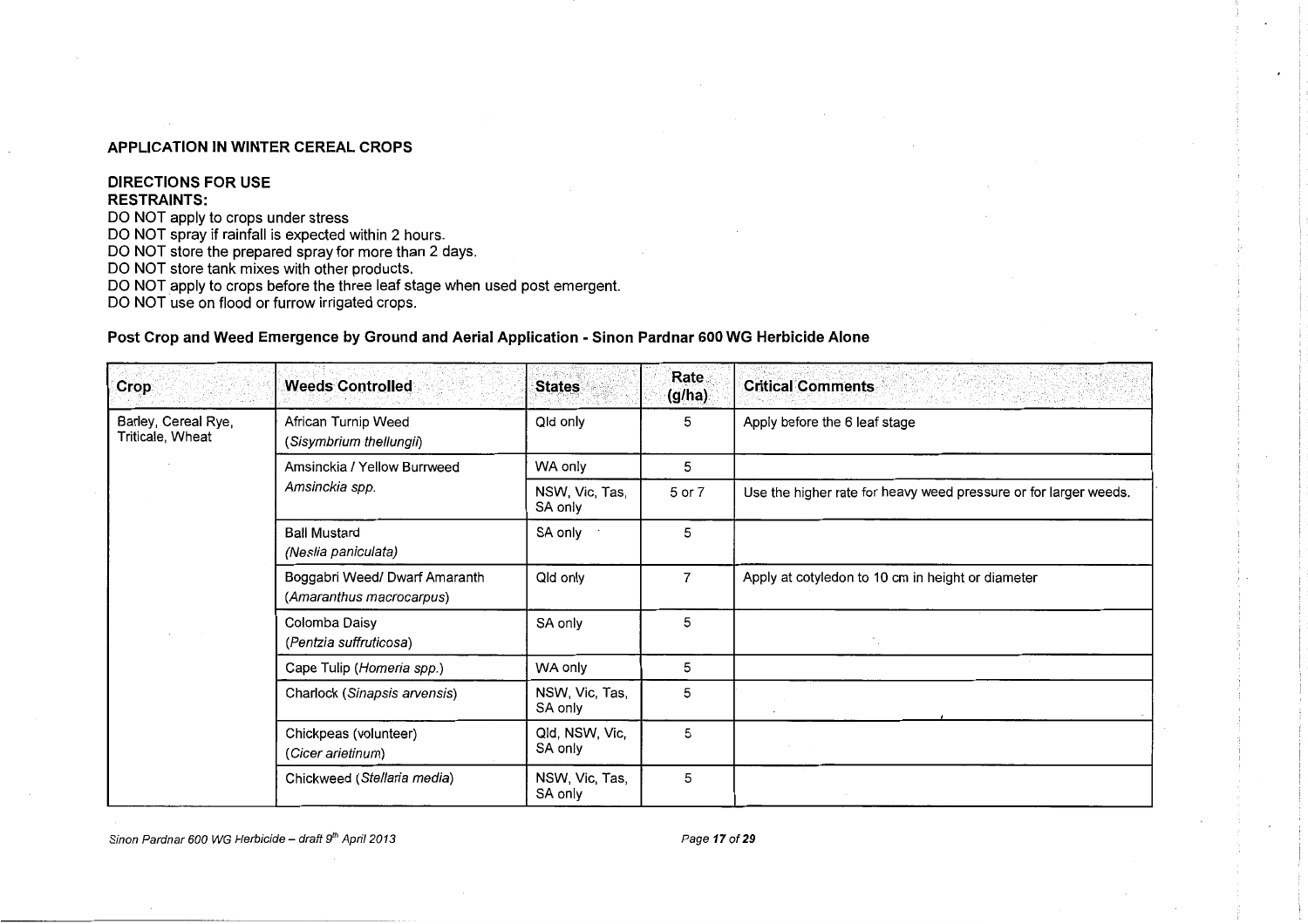| Crop                | <b>Weeds Controlled</b>                               | <b>States</b>                  | Rate<br>(g/ha) | <b>Critical Comments</b>                                                                                                                   |
|---------------------|-------------------------------------------------------|--------------------------------|----------------|--------------------------------------------------------------------------------------------------------------------------------------------|
| Barley, Cereal Rye, | Chicory (Cichorium intybus)                           | Qld only                       | 5              |                                                                                                                                            |
| Triticale, Wheat    | Clover (subterraneum)<br>(Trifolium subterraneum)     | <b>All States</b>              | 5              |                                                                                                                                            |
|                     | Common Sowthistle (Sonchus<br>oleraceus)              | Qld, NSW, Tas,<br>Vic only     | 5              | Apply up to the 4 leaf stage                                                                                                               |
|                     | Cutleaf Mignonette (Reseda lutea)                     | Tas, SA only                   | $\overline{7}$ | Spray large, actively growing plants up to the early flowering<br>stage. Plants that emerge after spraying may not be controlled.          |
|                     | Deadnettle (Lamium amplexicaule)                      | <b>All States</b>              | 5              |                                                                                                                                            |
|                     | Denseflower fumitory (Fumaria<br>densiflora)          | NSW, SA only                   | 5              |                                                                                                                                            |
|                     | Dock (broadleaf) (Rumex obtusifolius)                 | WA only                        | 5              |                                                                                                                                            |
|                     | Dock (broadleaf) (Rumex obtusifolius)                 | Qld, NSW, Vic,<br>Tas, SA only | 5 or 7         | Use the higher rate where weed pressure is high.                                                                                           |
|                     | Faba Beans (Vicia faba)                               | Vic, SA only                   | 5              | Apply after the 3 node stage                                                                                                               |
|                     | Field Peas (Pisum sativum)                            | Vic, Tas, SA,<br>WA only       | 5              |                                                                                                                                            |
|                     |                                                       | NSW only                       | $\overline{7}$ |                                                                                                                                            |
|                     | Hare's Ear/ Treacle Mustard<br>(Conringia orientalis) | Vic only                       | 5              | Apply before the 5 leaf stage                                                                                                              |
|                     | Hogweed/ Wireweed (Polygonum                          | WA only                        | 5              | Apply before the 4 leaf stage                                                                                                              |
|                     | aviculare)                                            | NSW, Vic, Tas,<br>SA only      | 5 or 7         | Apply before the 4 leaf stage. Use the higher rate when weed<br>populations are dense and majority of weeds are 4 leaf.                    |
|                     |                                                       | Qld only                       | $\overline{7}$ | Apply when weeds are cotyledon to 3 leaf.                                                                                                  |
|                     | Indian Hedge Mustard (Sisymbrium<br>orientale)        | All States                     | 5              | Heavy populations and or those suffering from moisture stress<br>may not be completely controlled. A tank mix with MCPA is<br>recommended. |
|                     | Lincoln Weed (Diplotaxis tenuifolia)                  | SA only                        | $\overline{7}$ | Apply from late winter to early spring. Plants must be actively<br>growing. Plants emerging after spraying may not be controlled.          |

Sinon Pardnar 600 WG Herbicide – draft 9<sup>th</sup> April 2013 **Page 18** of 29

 $\sim$ 

 $\sim$   $\sim$ 

 $\ddot{\phantom{a}}$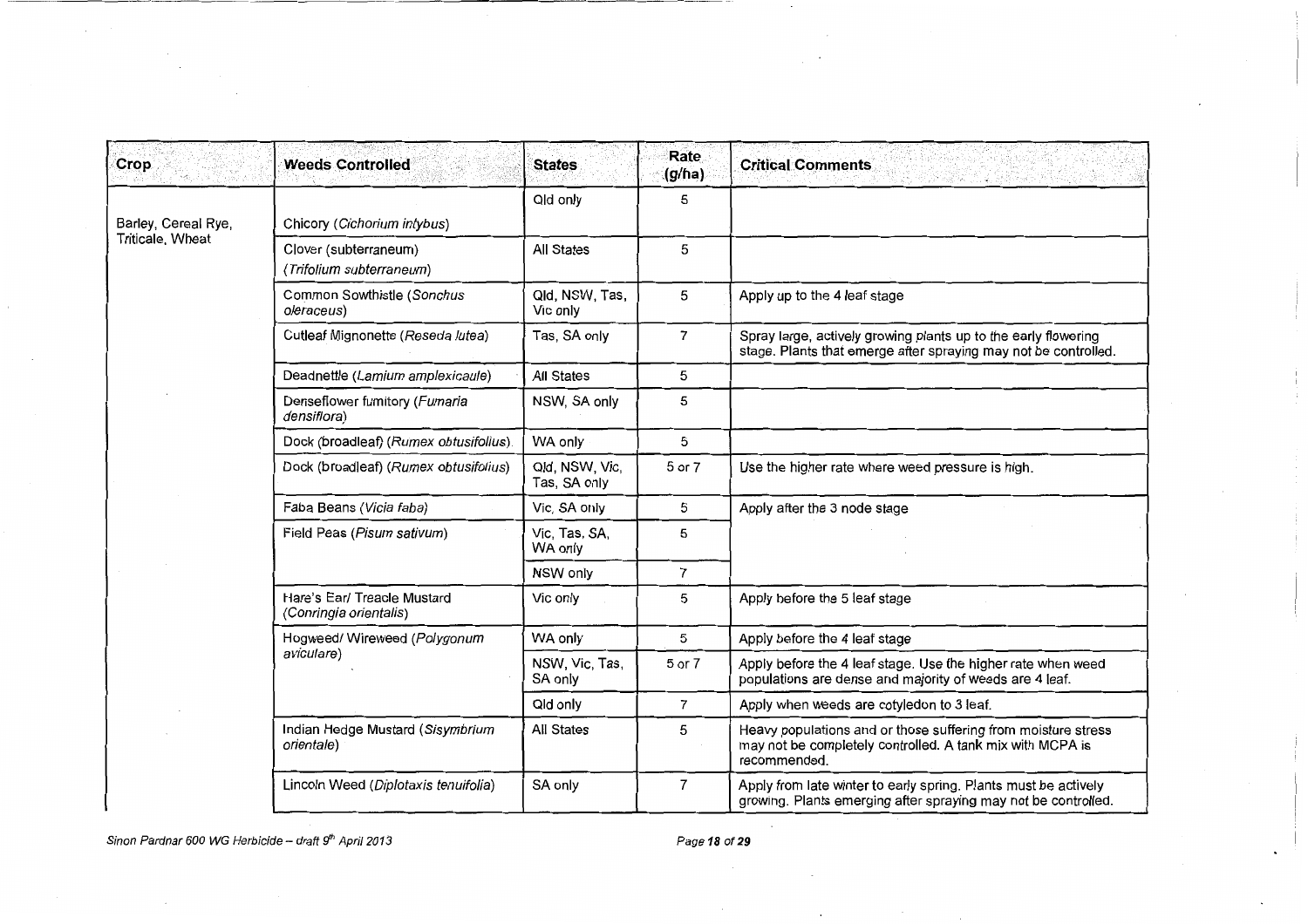| <b>Crop</b>         | <b>Weeds Controlled</b>                                 | <b>States</b>             | Rate<br>(g/ha) | <b>Critical Comments</b>                                                                            |
|---------------------|---------------------------------------------------------|---------------------------|----------------|-----------------------------------------------------------------------------------------------------|
| Barley, Cereal Rye, | Lupins (Lupinus albus)                                  | NSW, Vic, SA<br>WA only   | 5              |                                                                                                     |
| Triticale, Wheat    | Mallee Catchfly (Silene apetala)                        | SA only                   | 5              |                                                                                                     |
|                     | Medics (Medicago spp.)                                  | <b>All States</b>         | 5              |                                                                                                     |
|                     | New Zealand Spinach (Tetrogonia<br>tetragonoides)       | Qld only                  | $\overline{7}$ | Apply before the 4 leaf stage.                                                                      |
|                     | Parthenium Weed (Parthenium<br>hysterophorus)           | Qld only                  | 5 or 7         | Apply the lower rate before the 4 leaf stage and the higher rate at<br>the 4 leaf to rosette stage. |
|                     | Paterson's Curse/ Salvation Jane                        | WA, Tas only              | 5              |                                                                                                     |
|                     | (Echium plantagineum)                                   | NSW, SA only              | 5 or 7         | Use the higher rate for large weeds or heavy weed populations.                                      |
|                     | Prickly Lettuce (Lactuca serriola)                      | Qld, Vic, Tas,<br>SA only | 5 or 7         |                                                                                                     |
|                     |                                                         | WA only                   | 5              |                                                                                                     |
|                     | Red Pigweed (Portulaca oleracea)                        | Qld only                  | 5              | Apply before the 6 leaf stage                                                                       |
|                     |                                                         |                           | $\overline{7}$ | Apply this rate when weed populations are dense and the majority<br>of weeds are 6 leaf stage.      |
|                     | Rough Poppy (Papaver hybridum)                          | NSW, Vic, Tas,<br>SA only | 5              |                                                                                                     |
|                     | Salt bush (Atriplex meulleri)                           | Qld only                  | 5 or 7         | Use the lower rate at the 4 leaf stage and the higher rate at the 4-6<br>leaf stage.                |
|                     | Shepherds Purse (Capsella bursa-<br>pastoris)           | NSW, Vic, Tas,<br>SA only | 5              |                                                                                                     |
|                     | Skeleton Weed - suppression only<br>(Chondrilla juncea) | NSW, Vic, SA<br>only      | $\overline{7}$ |                                                                                                     |
|                     |                                                         | WA only                   | 5              |                                                                                                     |
|                     | Slender celery (Apium leptophyllum)                     | Qld only                  | 5              |                                                                                                     |
|                     | Smallflower fumitory (Fumaria<br>parviflora)            | SA only                   | 5              |                                                                                                     |

 $\ddot{\phantom{a}}$ 

 $\ddot{\phantom{a}}$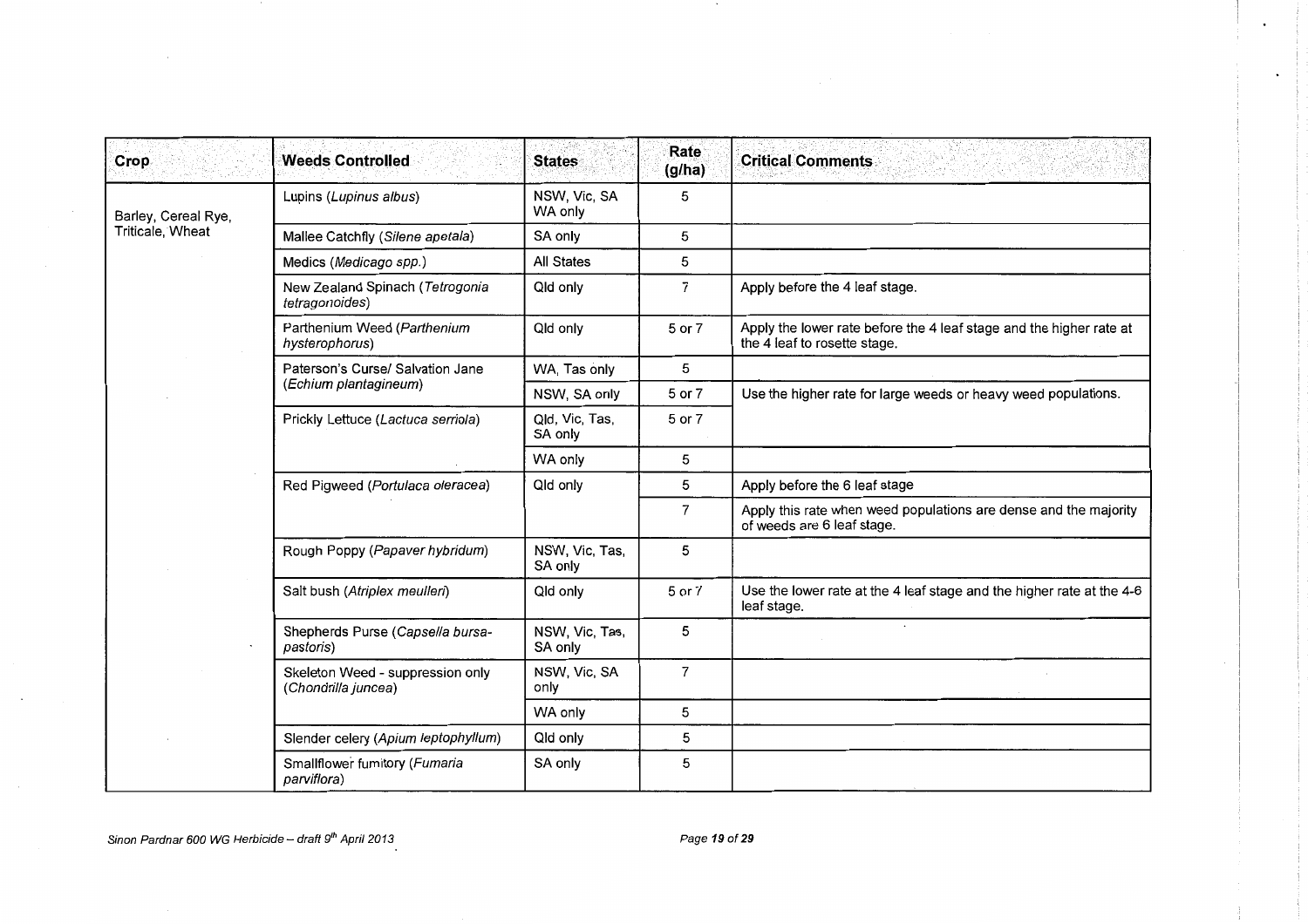| Crop                                    | <b>Weeds Controlled</b>                     | <b>States</b>                  | Rate<br>(g/ha): | <b>Critical Comments</b>                                                                            |
|-----------------------------------------|---------------------------------------------|--------------------------------|-----------------|-----------------------------------------------------------------------------------------------------|
|                                         | Sorrel (Rumex acetosella)                   | NSW, Vic, Tas,<br>SA, WA only  | 5               | Some regeneration from underground rootstocks and new<br>germinations may occur late in the season. |
| Barley, Cereal Rye,<br>Triticale, Wheat | Soursob (Oxalis pes-caprae)                 | NSW, Vic, Tas,<br>SA, WA only  | 5               | Apply after majority of soursobs have emerged and are actively<br>growing.                          |
|                                         | Spiny Emex/ Doublegee Three                 | WA only                        | 5               |                                                                                                     |
|                                         | Cornered Jacks (Emex australis)             | Qld, NSW, Vic,<br>Tas, SA only | 5 or 7          | Use the higher rate under heavy weed pressure.                                                      |
|                                         | Stagger weed (Stachys arvensis)             | All States                     | 5               |                                                                                                     |
|                                         | Storksbill/ Wild Geranium (Erodium<br>spp.) | Vic, Tas, SA,<br>WA only       | 5               |                                                                                                     |
|                                         | Turnip weed (Rapistrum rugosum)             | All States                     | 5               |                                                                                                     |
|                                         | Volunteer Sunflower (Helianthus<br>annuus)  | Qld only                       | 5 or 7          | Use the lower rate at the cotyledon to 4 leaf stage and the higher<br>rate at the 4-8 leaf stage.   |
|                                         |                                             | NSW only                       |                 | Apply at the cotyledon to 8 leaf stage.                                                             |
|                                         | Wild / Crow Garlic (Allium vineale)         | Vic, Tas only                  |                 | Apply at the 1-2 leaf stage.                                                                        |
|                                         | Wild Turnip (Brassica tournefortii)         | All States                     | 5               |                                                                                                     |

 $\overline{\phantom{a}}$ 

 $\ddot{\phantom{1}}$ 

 $\sim$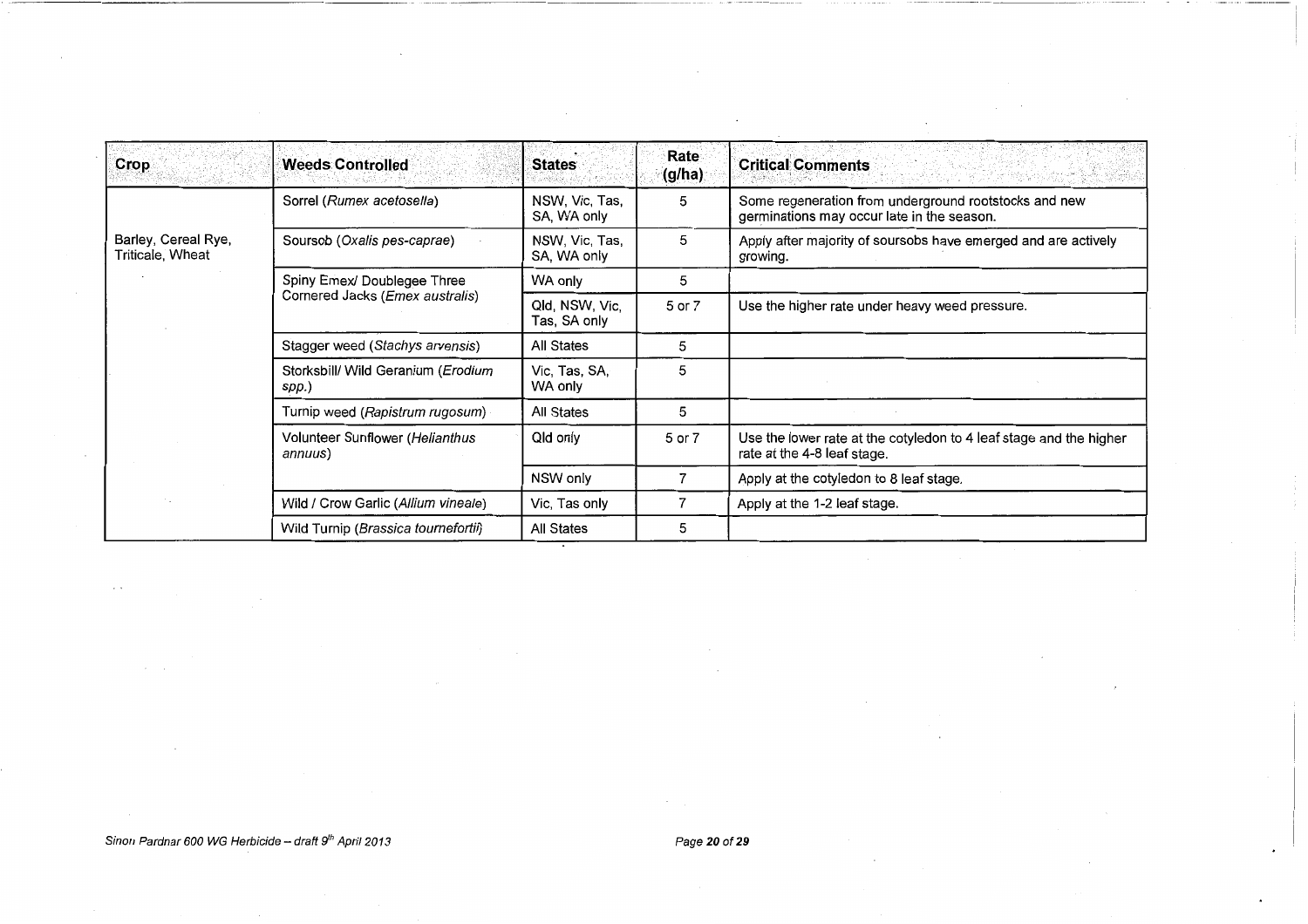MIXTURES- POST CROP AND WEED EMERGENCE BY GROUND AND AERIAL APPLICATION

| Crop                                     | <b>Weeds Controlled</b>                                                      | <b>States</b>                     | Rate (g/ha)                                                                            | <b>Crop Stage at Application</b>                                                 | <b>Critical Comments</b>                                                                                                                                                                                                                                |  |
|------------------------------------------|------------------------------------------------------------------------------|-----------------------------------|----------------------------------------------------------------------------------------|----------------------------------------------------------------------------------|---------------------------------------------------------------------------------------------------------------------------------------------------------------------------------------------------------------------------------------------------------|--|
| Wheat, Barley,<br>Triticale, Cereal Rye  | Capeweed (Arctotheca<br>calendula)<br>Wild Radish (Raphanus<br>raphanistrum) | NSW, Vic<br>only                  | $5g + 500mL$<br>diuron flowable<br>$(500g/L) + 500mL$<br><b>MCPA</b> amine<br>(500g/L) | 3 to 5 leaf (Zadoks 13-15)<br>NSW only<br>5 leaf (Zadoks 15) Vic only            | Do not apply to Shortim, Kamilaroi, or<br>Olympic wheat. Apply when weeds are<br>2-5 leaf.<br>TANK MIXTURES: Read and follow all label directions including<br>restraints, spray drift restraints, mandatory no-spray zones,                            |  |
|                                          | SA only                                                                      |                                   | $5g + 500mL$<br>diuron flowable<br>$(500g/L) + 350mL$<br><b>MCPA</b> amine<br>(500g/L) | 3 to 5 leaf (Zadoks 13-15)                                                       | critical comments, withholding periods, regional use restrictions<br>and safety directions for the tank mix products.                                                                                                                                   |  |
|                                          |                                                                              | WA only                           | $5q + 350mL$                                                                           | 3 to 4 leaf (Zadoks 13-14)                                                       | Apply when weeds are 2-5 leaf.                                                                                                                                                                                                                          |  |
|                                          |                                                                              |                                   | diuron flowable<br>$(500q/L) + 400mL$<br><b>MCPA Amine</b><br>(500g/L)                 |                                                                                  | TANK MIXTURES: Read and follow all label directions including<br>restraints, spray drift restraints, mandatory no-spray zones,<br>critical comments, withholding periods, regional use restrictions<br>and safety directions for the tank mix products. |  |
| Barley, Wheat                            |                                                                              |                                   | $5g + 550mL$<br>terbutryn +<br>600mL MCPA<br>amine (500g/L)                            | 3 leaf to early tillering (Zadoks<br>$13 - 21$                                   | Apply when weeds are 2-6 leaf.                                                                                                                                                                                                                          |  |
|                                          | Capeweed (Arctotheca<br>calendula)                                           | SA only                           | $5g + 550mL$<br>terbutryn                                                              |                                                                                  |                                                                                                                                                                                                                                                         |  |
|                                          |                                                                              | NSW only                          | $5g + 850mL$<br>terbutryn                                                              |                                                                                  |                                                                                                                                                                                                                                                         |  |
| Barley, Cereal Rye,<br>Triticale & Wheat | Capeweed (Arctotheca<br>calendula)                                           | NSW, Vic,<br>SA, WA<br>only       | 5g + 1L Agtryne                                                                        | 3 leaf to early tillering (Zadoks<br>$13 - 21$                                   | Apply when weeds are 2 to 6 leaf                                                                                                                                                                                                                        |  |
|                                          |                                                                              | WA only                           | $5g + 750mL$<br>bromoxynil +<br><b>MCPA</b>                                            | 3 leaf to full tillering (SA, WA<br>only)<br>5 leaf to full tillering (Qld, NSW, | Apply when weeds are up to 6 leaf<br>stage                                                                                                                                                                                                              |  |
|                                          |                                                                              | Qld, NSW,<br>Vic, Tas,<br>SA only | $5q + 1.4L$<br>bromoxynil +<br><b>MCPA</b>                                             | Vic, Tas only)                                                                   |                                                                                                                                                                                                                                                         |  |

 $\sim$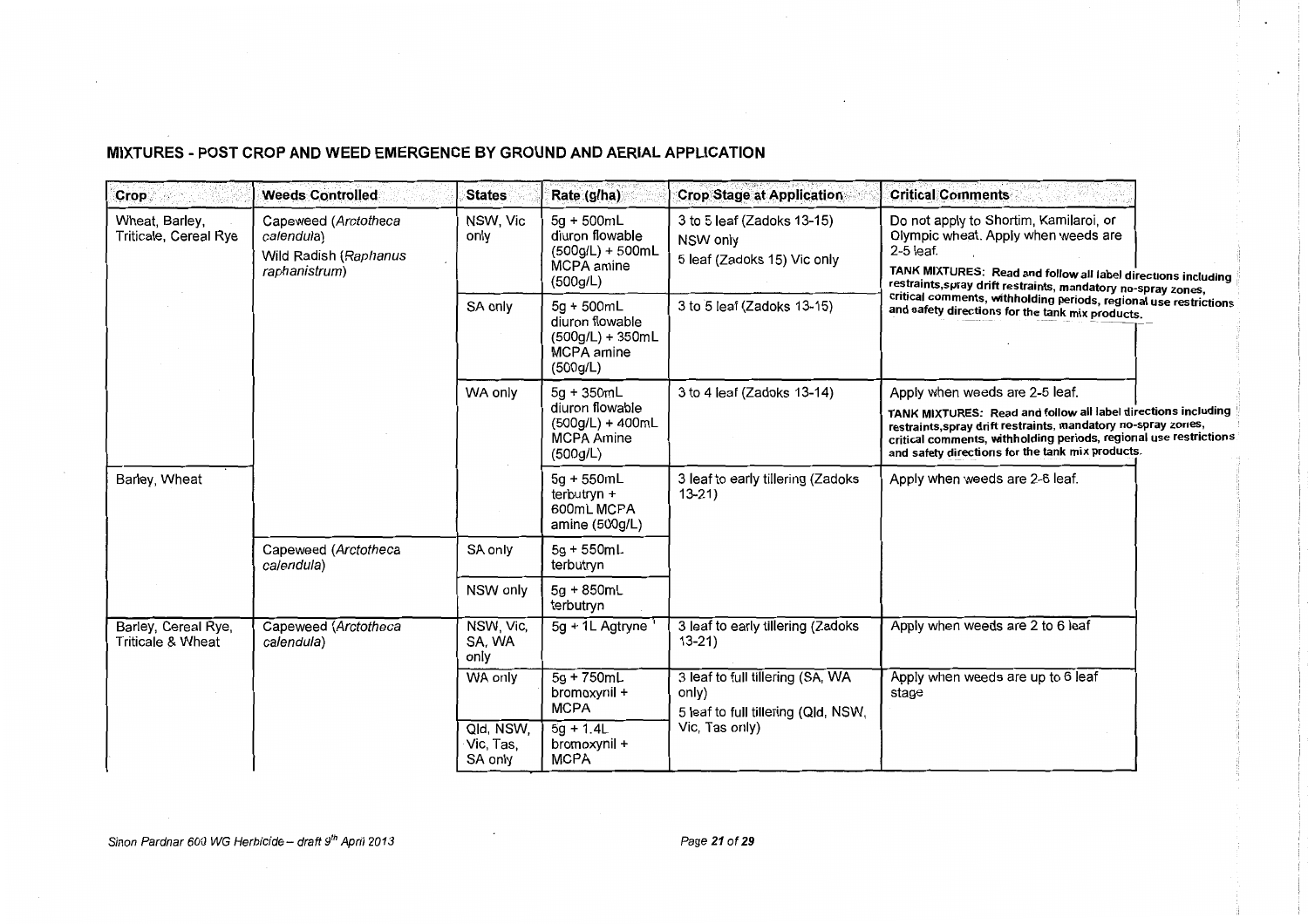| Crop                                          | <b>Weeds Controlled</b>                | <b>States</b>                    | Rate (g/ha)                                | <b>Crop Stage at Application</b>                                                                                                                                                                                    | <b>Critical Comments</b>                                                           |
|-----------------------------------------------|----------------------------------------|----------------------------------|--------------------------------------------|---------------------------------------------------------------------------------------------------------------------------------------------------------------------------------------------------------------------|------------------------------------------------------------------------------------|
| Barley, Cereal Rye,<br>Triticale & Wheat      |                                        | WA only                          | $5a + 1.4L$<br>bromoxynil +<br><b>MCPA</b> | 3 leaf to full tillering (SA, WA<br>only)<br>5 leaf to full tillering (Qld, NSW,<br>Vic, Tas only)                                                                                                                  | Apply when weeds are 6 to 8 leaf<br>stage.                                         |
|                                               |                                        | Qld, NSW,<br>Vic Tas SA<br>only  | $5g + 2.1L$<br>bromoxynil +<br><b>MCPA</b> |                                                                                                                                                                                                                     |                                                                                    |
|                                               | Wild Radish (Raphanus<br>raphanistrum) | Qld only                         | $5g + 700mL - 1L$<br>MCPA amine            | Early tillering to before boot<br>(Zadoks 21-39)                                                                                                                                                                    | Apply the lower rate to seedling weeds<br>(3 - 6 leaf) and the higher rate to well |
|                                               |                                        | NSW only                         | (500 g/L)                                  | Apply 700mL after the crop has<br>reached the 5 leaf stage. Apply<br>the higher rate after the first<br>node can be felt at the base of<br>the tiller and before swelling of<br>the head can be felt in the tiller. | developed weeds up to rosette stage.                                               |
|                                               |                                        | SA only                          | 5g + 1.4L MCPA<br>amine $(500g/L)$         | Early tillering to before boot<br>(Zadoks 21-39)                                                                                                                                                                    | Apply when weeds are seedling to<br>rosette.                                       |
|                                               |                                        | WA only                          | $5g + 1.2L$ MCPA<br>amine (500g/L)         | 5 leaf to tillering (Zadoks 15-30)                                                                                                                                                                                  |                                                                                    |
| Wheat, barley                                 | Wild Radish (Raphanus<br>raphanistrum) | WA only                          | $5g + 250mL$<br>diflufenican +             | Wheat: 3 leaf to late tillering<br>(Zadoks 13-20)                                                                                                                                                                   | Apply up to the 4 leaf stage and not<br>more than 10 cm in diameter.               |
|                                               |                                        |                                  | <b>MCPA</b>                                | Barley: 5 leaf to late tillering<br>(Zadoks 15-30)                                                                                                                                                                  |                                                                                    |
| Wheat, Barley,<br>Cereal Rye and<br>Triticale |                                        | NSW, Vic,<br>Tas, SA,<br>WA only | $5g + 1.1$ to 1.6<br><b>LVE MCPA</b>       | 5 leaf to commencement of flag<br>leaf (Zadoks 15-37)                                                                                                                                                               | Apply up to 2-3 leaf stage only.                                                   |
|                                               | Saffron thistle (Carthamus<br>lanatus) | NSW, Vic,<br>Tas, SA.<br>WA only | 5g + 1.1L to 1.6L<br><b>LVE MCPA</b>       | 5 leaf through to<br>commencement of flag leaf<br>(Zadoks 15-37)                                                                                                                                                    | Spray young rosettes before leaves<br>become spiny.                                |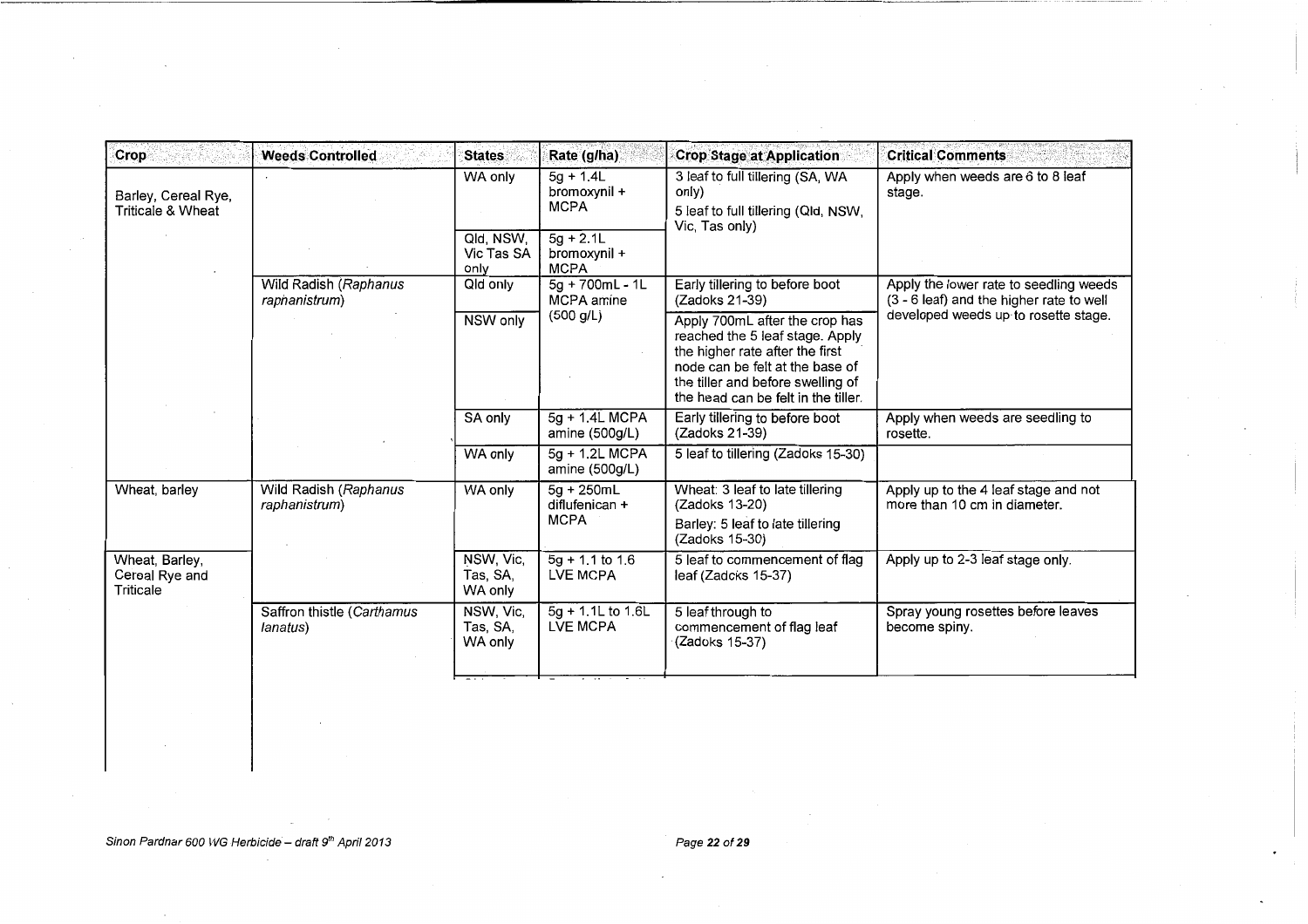| Crop                                          | <b>Weeds Controlled</b><br>: Sati                                       | <b>States</b>                    | Rate (g/ha)                                   | <b>Crop Stage at Application</b>                                                                                                                         | <b>Critical Comments</b>                                                                                                                                                                   |
|-----------------------------------------------|-------------------------------------------------------------------------|----------------------------------|-----------------------------------------------|----------------------------------------------------------------------------------------------------------------------------------------------------------|--------------------------------------------------------------------------------------------------------------------------------------------------------------------------------------------|
| Wheat, Barley,<br>Cereal Rye and<br>Triticale |                                                                         | NSW, Vic,<br>Tas, SA,<br>WA only | 5g + 300mL<br>clopyralid                      | 4 to 5 leaf stage (Zadoks 14-15)                                                                                                                         | Spray when weeds are young and<br>actively growing. DO NOT apply Lontrel<br>to a cereal crop if field peas are to be<br>sown the following season unless<br>cereal stubble is to be burnt. |
|                                               | Variegated Thistle (Silybum<br>marianum)                                | Tas only*                        | 5g + 1.5L 2,4-D<br>amine (500g/L)             | 5 leaf to early tillering (Zadoks<br>$15 - 21$                                                                                                           | Apply to weeds at seedling to rosette<br>stage.                                                                                                                                            |
|                                               |                                                                         | NSW only                         | 5g + 700mL to<br>1.7L 2.4-D amine<br>(500g/L) | Apply after the first node can be<br>felt at the base of the tiller and<br>before swelling of the head can<br>be felt in the tiller.                     | Apply to weeds at the seedling to<br>rosette stage. Use the lower rate on<br>seedling weeds and the higher rate on<br>well-developed weeds.                                                |
|                                               | Variegated Thistle (Silybum<br>marianum)                                | Qld only                         | 5g + 1.1L 2,4-D<br>amine (500 g/L)            | Mid tillering to before boot<br>(Zadoks 23-39)                                                                                                           | Apply to weeds at the seedling to<br>rosette stage.                                                                                                                                        |
|                                               |                                                                         |                                  | 5g + 1.5L MCPA<br>amine (500g/L)              | Early tillering to before boot<br>(Zadoks 21-39)                                                                                                         |                                                                                                                                                                                            |
|                                               |                                                                         | NSW, Vic,<br>Tas, SA,            | 5g + 840mL LVE<br><b>MCPA</b>                 | Apply form 5 leaf through to<br>commencement of flag leaf                                                                                                | Spray at pre-cabbage stage.                                                                                                                                                                |
| Wheat                                         | Slender thistle (Carduus<br>tenuiflorus                                 | WA only                          | 5g + 2.1L LVE<br><b>MCPA</b>                  | (Zadoks 15-37)                                                                                                                                           | Moderately susceptible. Spray young<br>rosettes.                                                                                                                                           |
| Wheat, Barley,<br>Cereal Rye, Triticale       |                                                                         | NSW only                         | 5g + 1L to 1.7L<br>2,4-D amine<br>(500g/L)    | Apply after the first node can be<br>felt in the base of the tiller and<br>before the swelling of the head<br>can be felt in the tiller.                 | Apply to weeds at the seedling to<br>rosette stage. Use the lower rate on<br>seedling weeds and the higher rate on<br>well-developed weeds.                                                |
|                                               | Slender thistle (Carduus<br>tenuiflorus and C.<br>pycnocephalus)        | Tas only*                        | 5g + 1.7L 2,4-D<br>amine (500g/L)             | 5 leaf to early tillering (Zadoks<br>$15-21$                                                                                                             | Apply to weeds at seedling to young<br>rosette stage.                                                                                                                                      |
| Wheat, Barley, &<br>Triticale                 | <b>Black bindweed/ Climbing</b><br>Buckwheat (Polygonum<br>convolvulus) | Qld, NSW<br>only                 | $5$ or $7g + 1L$<br>picloram + MCPA           | Apply from early tillering (when<br>the main shoot has 4 to 5<br>leaves plus 2 or more new tillers<br>have formed) to start of jointing<br>(first node). | For best control apply at early tillering<br>as this weed becomes more difficult to<br>control as it becomes larger.                                                                       |

 $\sim 100$ 

 $\overline{a}$ 

 $\frac{1}{2}$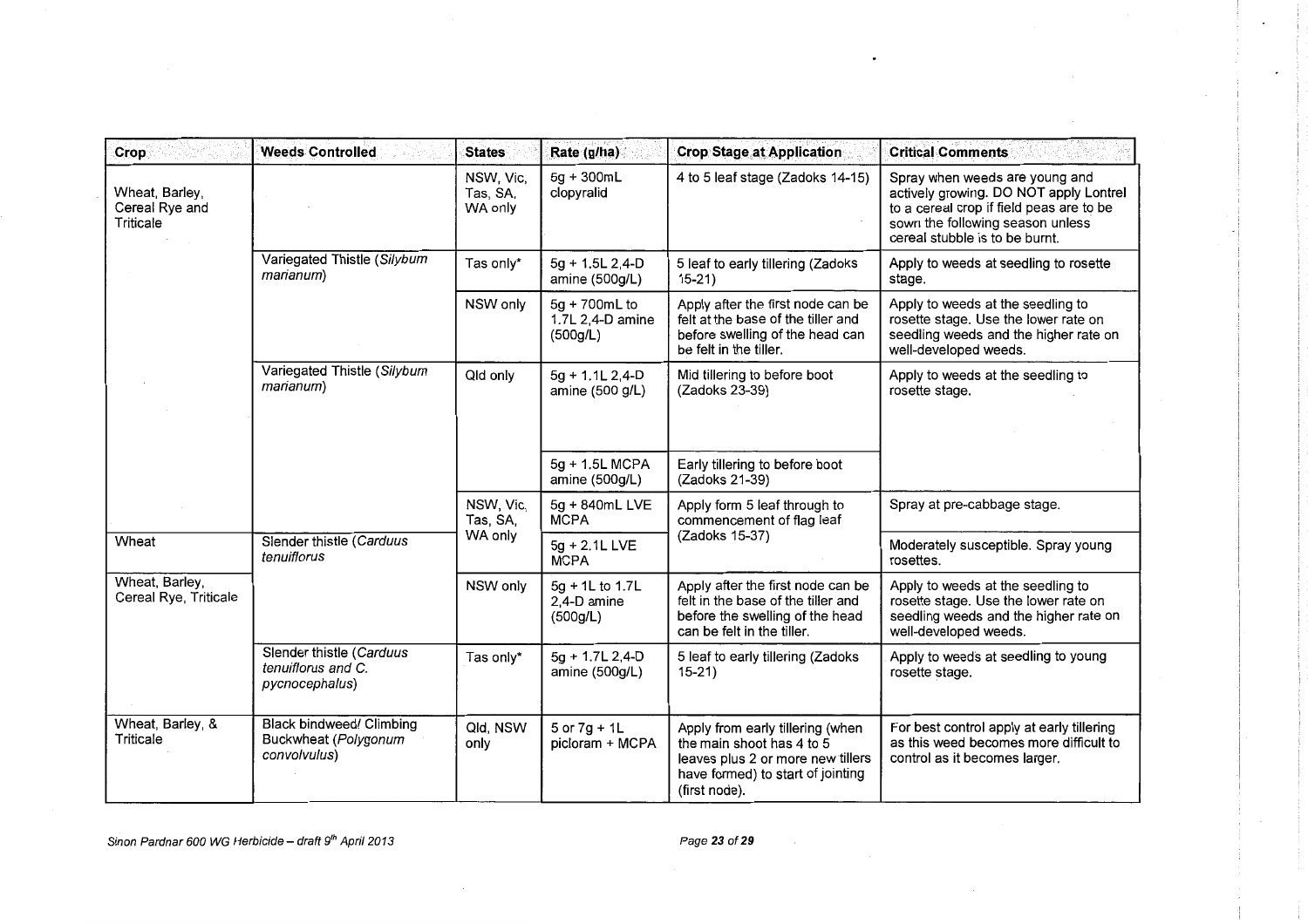\* In Tasmania 2,4-D can only be applied from 15 April to 15 September to minimise damage to grapevines through spray or vapour drift.

#### WITHHOLDING PERIOD:

Sinon Pardnar 600 WG Herbicide alone, Sinon Pardnar 600 WG Herbicide + Glyphosate 360 - NOT REQUIRED WHEN USED AS DIRECTED Mixtures with MCPA, picloram + MCPA, Terbutryn, 2,4-D- DO NOT CUT OR GRAZE FOR STOCK FOOD FOR 7 DAYS AFTER TANK MIX APPLICATION. Mixtures with Diuron Flowable- DO NOT CUT OR GRAZE FOR STOCK FOOD FOR 3 DAYS AFTER TANK MIX APPLICATION Mixtures with Bromoxynil + MCPA- DO NOT CUT OR GRAZE FOR STOCK FOOD FOR 14 DAYS AFTER TANK MIX APPLICATION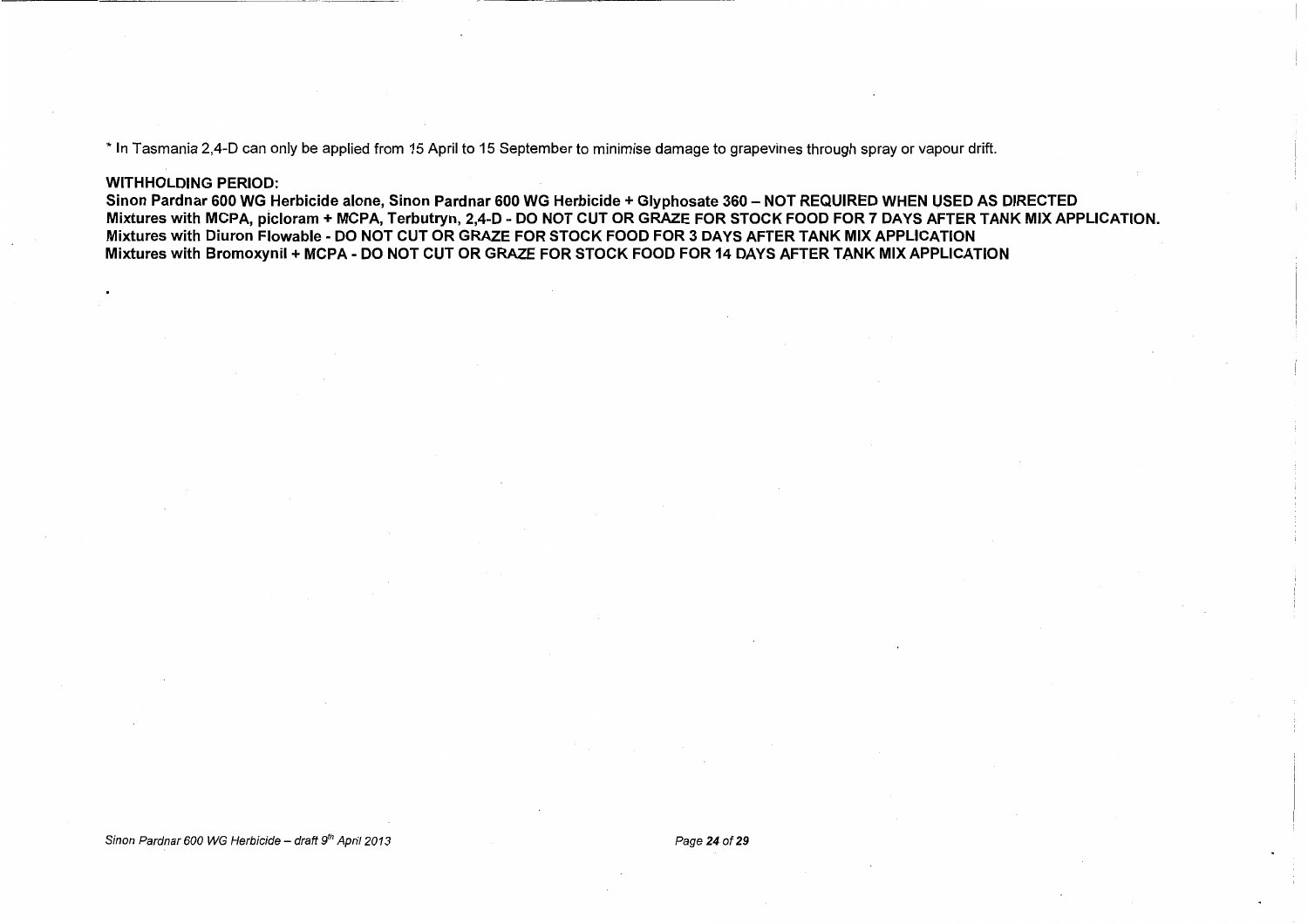#### **SINON PARDNAR 600 WG HERBICIDE AND MIXTURE WITH GLYPHOSATE FALLOW/ PRE-PLANT KNOCKDOWN**

| Crop                               | <b>Weeds Controlled</b>                                                      | <b>State</b>            | Rate (g/ha)                                      | <b>Crop Stage at Application</b>                                                 | <b>Critical Comments</b>                                                                                                                                         |
|------------------------------------|------------------------------------------------------------------------------|-------------------------|--------------------------------------------------|----------------------------------------------------------------------------------|------------------------------------------------------------------------------------------------------------------------------------------------------------------|
| Wheat                              | Refer to Post Crop and<br><b>Weed Emergence</b><br>Section of this label and | All States<br>except WA | $5$ or $7q +$<br>glyphosate at<br>labelled rates | Refer to Post Crop and Weed<br>Emergence Section of this<br>label and glyphosate | DO NOT apply at less than 10 days before<br>sowing as crop injury may occur, particularly if<br>conditions are dry and cold. Apply when weeds                    |
|                                    | Glyphosate 450<br>Herbicide Directions for<br>Use                            | WA only                 | $5q + q$ lyphosate<br>at labelled rates          | Directions for Use                                                               | are actively growing. Refer to critical<br>comments and General Instructions of both<br>labels. Use the appropriate rate of each<br>product for the target weed. |
| Barley, Cereal<br>Rye or Triticale |                                                                              | All States<br>except WA | $5$ or $7q +$<br>glyphosate at<br>labelled rates |                                                                                  | DO NOT apply at less than 6 weeks before<br>sowing as crop injury may occur, particularly if<br>conditions are dry and cold. Apply when weeds                    |
|                                    |                                                                              | WA only                 | $5g + g$ lyphosate<br>at labelled rates          |                                                                                  | are actively growing. Refer to critical<br>comments and General Instructions of both<br>labels. Use the appropriate rate of each<br>product for the target weed. |

**NOT TO BE USED FOR ANY PURPOSE, OR IN ANY MANNER, CONTRARY TO THIS LABEL UNLESS AUTHORISED UNDER APPROPRIATE LEGISLATION.** 

#### **WITHHOLDING PERIOD:**

**Sinon Pardnar 600 WG Herbicide, Sinon Pardnar 600 WG Herbicide+ Glyphosate- NOT REQUIRED WHEN USED AS DIRECTED**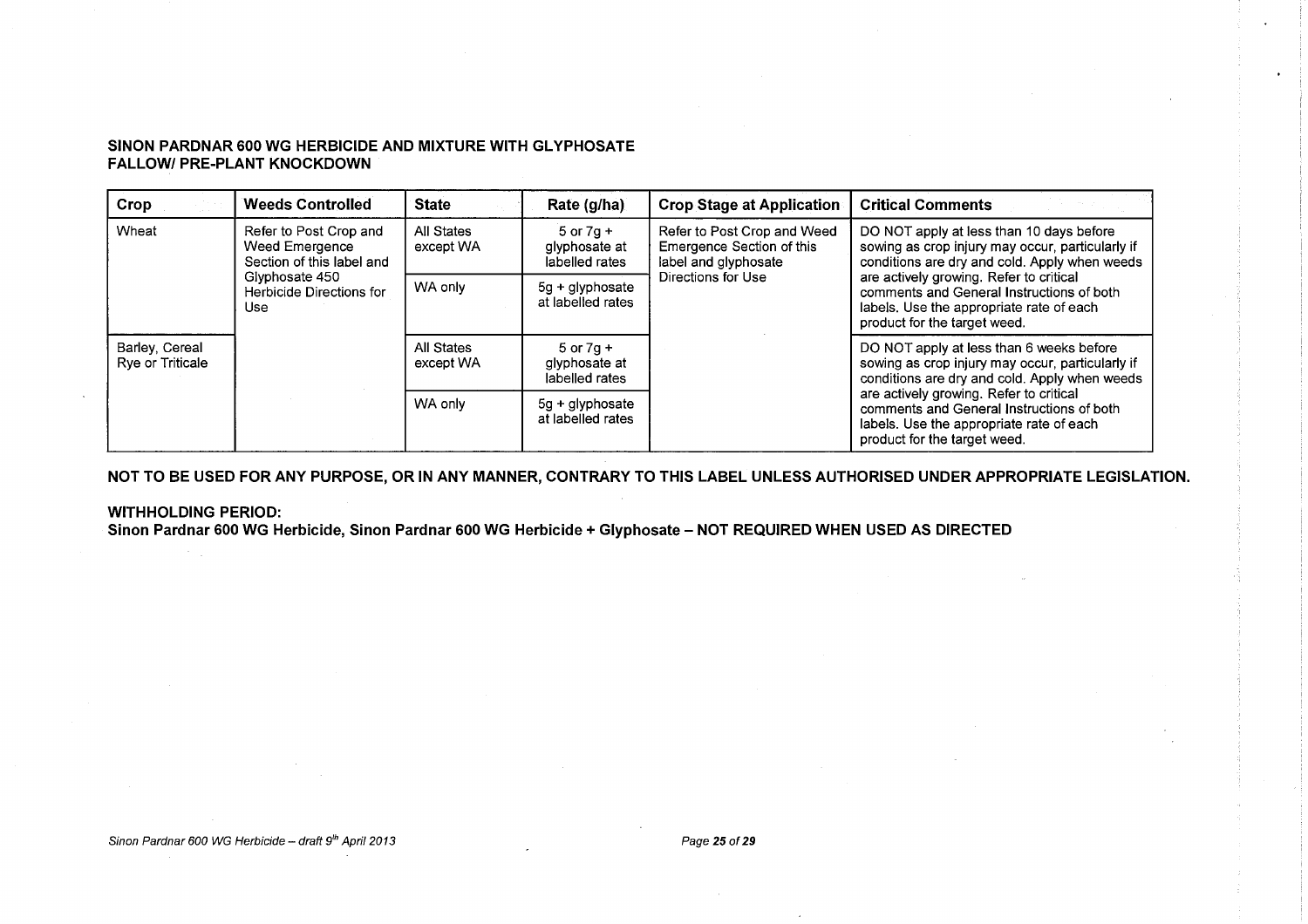#### **GENERAL INSTRUCTIONS - CEREAL CROPS**

Sinon Pardnar 600 WG Herbicide is a selective herbicide, which can be used in Cereal crops at the early post emergence stage of the crop (3 leaf to before booting stage). It may also be applied before planting the crop i.e. pre-plant. Best results are obtained if weeds are small (no larger than 5cm in height or diameter) and actively growing. To achieve good weed control, it is preferable that rainfall wets the soil to a depth of 5 to 7.5cm within 4 weeks of application. If application is not made when conditions and weed growth are optimum, results may be slow to appear and some weeds may only be suppressed or stunted.

For post emergent application, the product will remain in the soil for a period of time. The soil persistence will depend on environmental conditions such as soil pH, moisture, temperature and soil organic matter. Breakdown is faster in warm, wet acid soils and slowest in alkaline, cold, dry soils. This product does NOT provide acceptable residual control.

#### **CROP SAFETY**

Do not apply to the wheat varieties Miling, Jacup, King or Harrier.

Do not apply to crops undersown with legumes, as the product will seriously affect legumes. Should the crop have been treated with another sulfonylurea herbicide, e.g. Chlorsulfuron, consult your local representative or Department of Agriculture before application of Sinon Pardnar as crop injury may occur.

Do not apply to crops that are stressed by any factor such as adverse environmental conditions, waterlogging, drought, frost, poor nutrient status, extreme acid or alkaline soil conditions, insect or nematode damage. Crop injury may occur if the product is applied to these crops. If the crop is stressed after application of the herbicide, crop yellowing and slow growth may occur but the final yield is normally unaffected, as the crop will recover. Application to soils with pH 5.5 or less may result in some crop retardation, especially if the crop is stressed.

#### **APPLICATION EQUIPMENT**

For control of weeds in winter cereal crops the product may be applied by ground or air. Ground Spraying

Ensure the boom is properly calibrated to a constant speed or rate of delivery for thorough coverage and uniform spray pattern. Avoid overlapping and shut off boom while starting, turning, slowing or stopping as injury to the crop may occur. Apply in a minimum of 50L prepared spray/ha. Aerial Application

Apply in a minimum of 20L/ha. Application in higher water volumes may improve weed control reliability. Avoid spraying in conditions, which favour temperature inversions, still conditions, or in winds likely to cause drift onto sensitive crops or fallow areas to be planted to sensitive crops. Turn off boom when passing over creeks, dams or waterways.

The use Micronair equipment is not recommended as the fine droplets emitted may lead to spray drift.

#### **USE OF SURFACTANT/ WETTING AGENT**

Always add a non-ionic surfactant/ wetting agent at the rate of 0.1% (active constituent) of final spray volume. The use of spaying oils is NOT recommended.

**NOTE: DO NOT** add a surfactant/wetting agent when tank mixing with terbutryn or diuron.

#### **COMPATIBILITY**

Sinon Pardnar 600 WG Herbicide is compatible with most commonly used broadleaf herbicides including:

MCPA amine, diuron flowable, 2,4-D amine, terbutryn + MCPA, flumetsulam, bromoxynil + MCPA, metosulam, MCPA ester, MCPA amine, LVE MCPA, diflufenican + MCPA, diflufenican + bromoxynil, picloram + MCPA, picloram + 2,4-D, metribuzin, clopyralid, dicamba, fluroxypyr, glyphosate.

The product is also compatible with commonly used insecticides such as chlorpyrifos and omethoate. Some temporary crop yellowing may occur with these mixtures. Other mixtures should be tested on a small scale before large areas are treated.

**NOTE:** The compatibility of Sinon Pardnar 600 WG Herbicide with grass herbicides varies between products and weed species (refer table below). DO NOT mix with tralkoxydim or flamprop-m-methyl.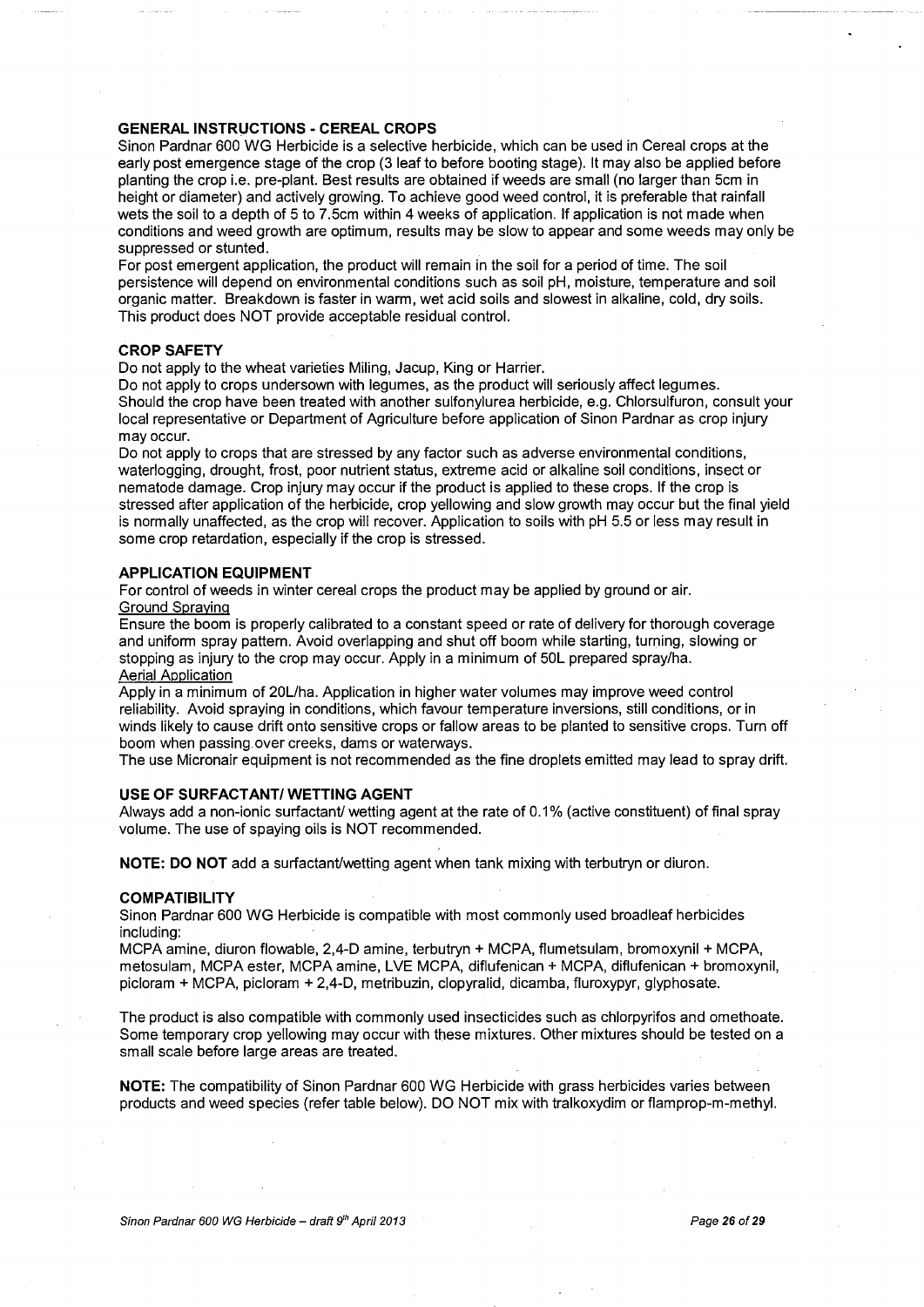|                       | <b>Biological Compatibility</b>                    |                        |                 |  |  |  |  |
|-----------------------|----------------------------------------------------|------------------------|-----------------|--|--|--|--|
|                       | <b>Wild Oats</b>                                   | <b>Annual Ryegrass</b> | <b>Phalaris</b> |  |  |  |  |
| Fenoxaprop-p-ethyl    | Yes                                                |                        | No              |  |  |  |  |
| Diclofop-methyl       | Refer to notes on Sinon Pardnar / diclofop- methyl |                        |                 |  |  |  |  |
| Diclofop + Fenoxaprop | based products or Sinon Pardnar / diclofop-methyl  | No.                    |                 |  |  |  |  |
|                       | + fenoxaprop-p-ethyl mixtures                      |                        |                 |  |  |  |  |
| Tralkoxydim           | No.                                                | No                     |                 |  |  |  |  |
| Flamprop              | No                                                 |                        |                 |  |  |  |  |

#### **NOTES ON SINON PARDNARIDICLOFOP METHYL OR SINON PARDNARI DICLOFOP** + **FENOXAPROP MIXTURES:**

- 
- a) some reduction in grass weed control can be expected.<br>b) In heavily weed infested areas control may be inadequa b) In heavily weed infested areas control may be inadequate (Victoria and Tasmania only).<br>c) significant reduction in grass weed control should be expected (SA only).
- c) significant reduction in grass weed control should be expected (SA only).<br>c) Mixtures of Sinon Pardnar plus diclofop-methyl or diclofop-methyl + fenox
- Mixtures of Sinon Pardnar plus diclofop-methyl or diclofop-methyl + fenoxaprop-p-ethyl are not recommended in WA as these mixtures will result in significant reduction in grass weed control and/or crop damage.

#### **SPRAY PREPARATION**

The product is a dry flowable granule that must be mixed with clean water.

- 1. Partially fill the spray tank with water.
- 2. With the agitation system engaged, add the required amount of product (as per Directions for Use Table) to the tank using only the measuring device provided.
- 3. Add the remainder of the water.
- 4. Always maintain agitation to keep the product in suspension. If the spray solution is allowed to stand, thoroughly re-agitate before using.

If tank mixing with another product, ensure Sinon Pardnar is in suspension before adding the other product to the tank. If using in conjunction with liquid fertilisers, slurry the product in water before mixing the slurry into the liquid fertiliser. Do not add surfactants and check with the Department of Agriculture on compatibility.

#### **CROP ROTATION RECOMMENDATIONS**

Many crop species are sensitive to metsulfuron methyl. The minimum re-cropping intervals are given in the table below. Do not rotate crops other than those listed below to land previously treated with Metsulfuron methyl. It is advisable to determine crop tolerance on a small scale before sowing larger areas.

| <b>MINIMUM RECROPPING INTERVAL</b> |                                                                                                                                           |                                          |                                                                                                                                        |                                                                                                           |  |  |  |
|------------------------------------|-------------------------------------------------------------------------------------------------------------------------------------------|------------------------------------------|----------------------------------------------------------------------------------------------------------------------------------------|-----------------------------------------------------------------------------------------------------------|--|--|--|
| Soil pH*                           | 10 days                                                                                                                                   | 6 weeks                                  | 9 months                                                                                                                               | 14 months                                                                                                 |  |  |  |
| $5.6 - 8.5$                        | Wheat                                                                                                                                     | <b>Barley</b><br>Cereal Rye<br>Triticale | Canola<br>Chickpeas<br>Faba Beans<br>Linseed<br>Lucerne<br>Lupins<br>Medics**<br>Oats<br>Peas<br>Safflower<br>Subterranean<br>Clover** | Japanese Millet<br>Maize<br>Panorama White<br>Millet<br>French Millet<br>Sorghum<br>Soybeans<br>Sunflower |  |  |  |
| 8.6 and above                      | Tolerance of crops (grown to maturity) should be determined on a small scale,<br>in the previous season, before sowing into larger areas. |                                          |                                                                                                                                        |                                                                                                           |  |  |  |

\*Soil pH IS determined by laboratory analysis usmg 1:5 water suspension method.

\*\* Including natural regeneration of medics and subclover.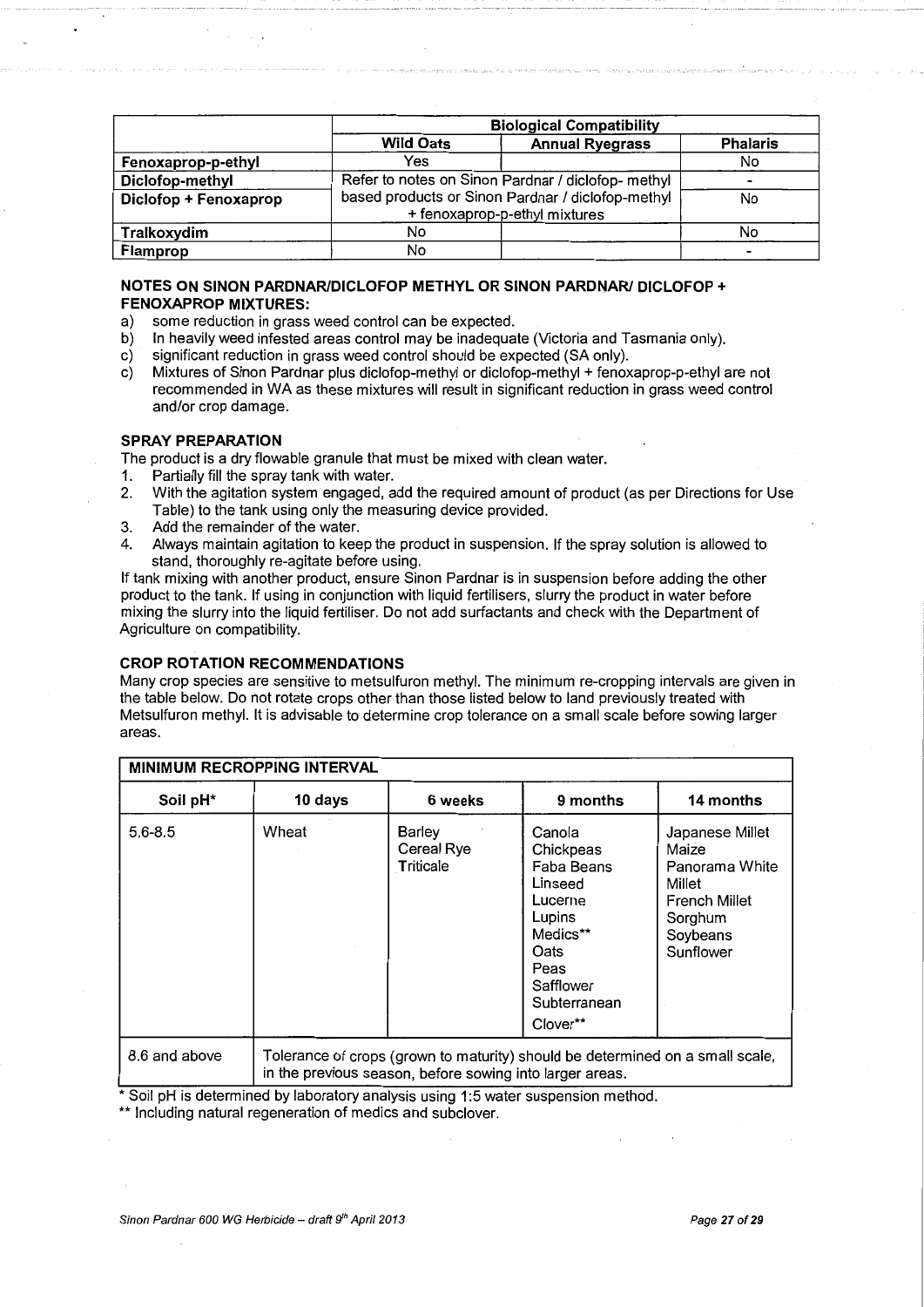#### **GENERAL INSTRUCTIONS RELATING TO ALL USES FOR SINON PARDNAR 600 WG HERBICIDE**

#### **RESISTANT WEEDS WARNING**

Sinon Pardnar 600 WG Herbicide is a member of the sulfonylurea group of herbicides. Sinon Pardnar 600 WG Herbicide has the ALS inhibitor mode of action. For weed resistance management Sinon Pardnar 600 WG Herbicide is a Group B Herbicide.

Some naturally occurring weed biotypes resistant to Sinon Pardnar 600 WG Herbicide and other ALS inhibitor herbicides may exist through normal genetic variability in any weed population. The resistant individuals can eventually dominate the weed population if these herbicides are used repeatedly. These resistant weeds Will not be controlled by Sinon Pardnar 600 WG Herbicide or any other ALS inhibitor herbicide.

Since the occurrence of resistant weeds is difficult to detect prior to use, Sinon Australia Pty Limited accepts no liability for any losses that may result from the failure of Sinon Pardnar 600 WG Herbicide to control resistant weeds.

#### **SPRAYER CLEANUP**

Many plant species are sensitive to low concentrations of Sinon Pardnar 600 WG Herbicide. For this reason it is important to thoroughly clean spray tanks after use as small quantities of product remaining in the tank may cause injury to desirable pastures and crops if the tank is used for other spraying procedures. The following method of tank Cleanup should be used:

- 1. Drain tank and flush tank, boom, and hoses for at least 10 minutes.
- 2. Fill the tank with clean water and add 300mL of household bleach (containing 4% chlorine) per 1 DOL water. Flush through the hoses and boom, allow to stand for 15 minutes with agitation system engaged, then drain.
- 3. Repeat Step 2.
- 4. Nozzles and screens should be removed and cleaned separately.
- 5. Remove traces of chlorine bleach by rinsing the tank thoroughly with clean water and flushing hoses and boom.

**WARNING:** DO NOT use chlorine bleach with ammonia. It is important that liquid fertilisers containing ammonia be rinsed from the application equipment before adding a chlorine bleach solution. If traces of ammonia are present it may react with the chlorine bleach releasing a gas with a musty chlorine odour, which may cause eye, nose, throat and lung irritation. DO NOT clean equipment in an enclosed area.

#### **PROTECTION OF WILDLIFE, FISH, CRUSTACEANS AND ENVIRONMENT**

Do not contaminate streams, rivers or waterways with the chemical or used containers, DO NOT apply to weeds growing in or over water. DO NOT spray across open bodies of water.

#### **PROTECTION OF LIVESTOCK**

There is a nil withholding period for this product and stock may continue to graze where the product . has been used in pasture situations. It is recommended that stock are removed from the pasture for about 3 days to ensure product efficacy. Certain plants such as bracken are naturally toxic to stock. When toxic plants are present, it is recommended that grazing be delayed until complete browning of treated plants has occurred.

#### **PROTECTION OF CROPS, NATIVE AND OTHER NON-TARGET PLANTS**

Do not apply or drain or flush equipment on or near desirable trees or other plants or on areas where their roots may extend or in locations where the chemical may be washed or moved into contact with their roots.

Do not apply under weather conditions, or from spraying equipment, that may cause drift onto nearby susceptible plants/crops, cropping lands or pastures.

#### **STORAGE AND DISPOSAL**

Keep out of reach of children.

DO NOT store the prepared spray for more than 2 days.

DO NOT store tank mixes with other products.

Store in the closed original container in a cool, well ventilated area. Do not store for prolonged periods in direct sunlight.